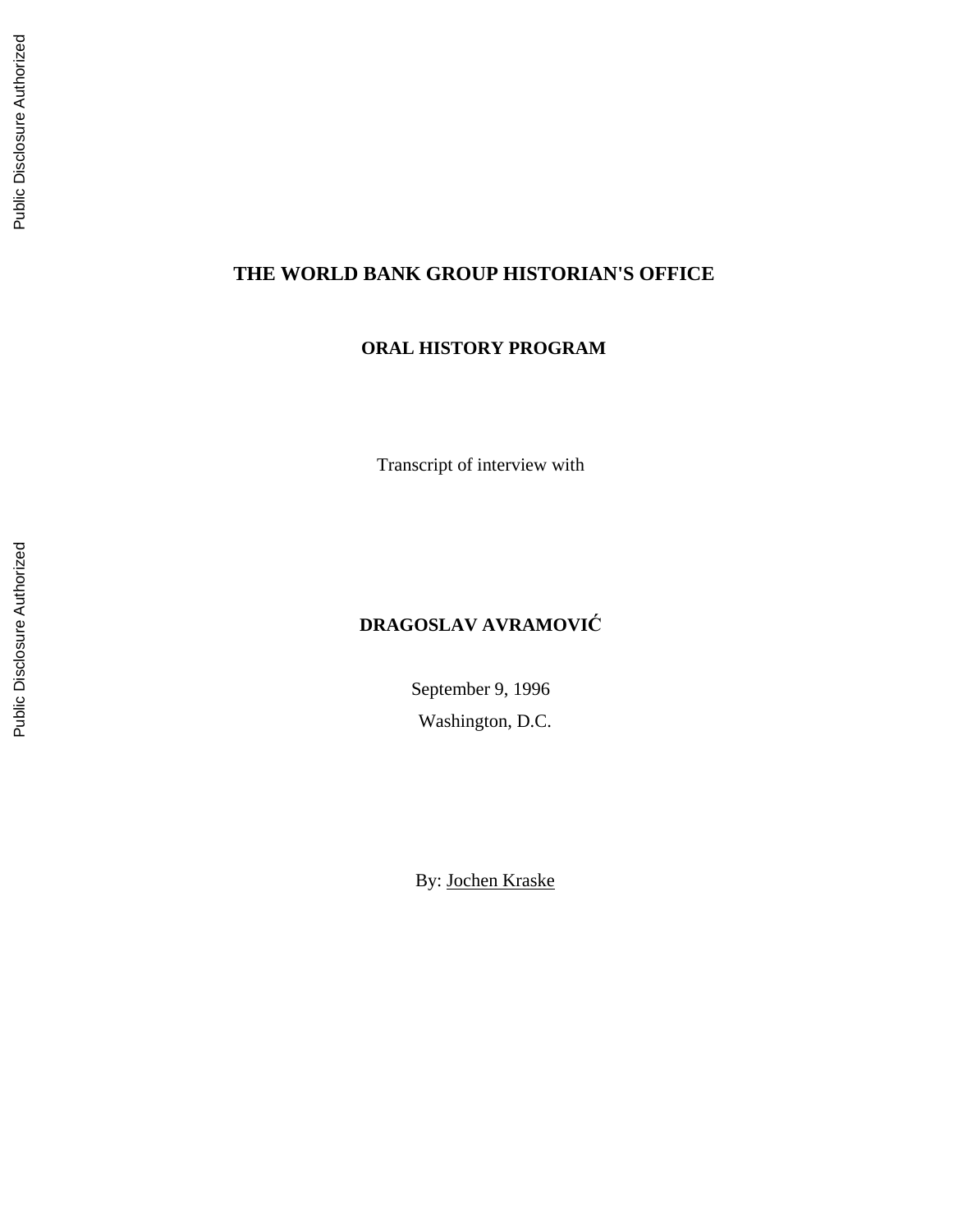# **Session 1 September 9, 1996 Washington, D.C.**

**KRASKE:** The following is the recording of an oral history interview with Mr. Dragoslav Avramović, retired Bank staff member and former Governor of the Central Bank of Serbia and Montenegro, September 9, 1996.

I am Jochen Kraske, the Bank's historian and with me is . . .

**AVRAMOVIĆ:** Mr. Dragoslav Avramović, former member of the Bank staff in the economic field, recently Governor of the Central Bank of Yugoslavia.

**KRASKE:** Well, thank you, Drag, and welcome to our oral history program here. Perhaps we can start by asking you how you came to the Bank and when and what were the circumstances under which you joined the Bank.

**AVRAMOVIĆ:** Well, I got involved with the Bank as an official of the Yugoslav government in 1946, '47, '48. I was then in the Central Bank of Yugoslavia and in the Ministry of Finance, and I came to the Bank's inaugural meeting in Savannah, Georgia, in 1946. I was then assistant to the Vice Governor.

We didn't have at that time any economic relations with the Bank, really. Yugoslavia was still deeply in the Soviet sphere of influence all the way to 1947-'48. But we did become members and maintained this membership compared the other Eastern European countries such as Poland, Czechoslovakia, et cetera, so the relationship was never really interrupted.

It became dramatically active with our conflicts with Cominform. I was then in the Yugoslav Ministry of Finance and was asked to head a group which was charged with the external financing problems which Yugoslavia would encounter. Well, it was absolutely clear what those problems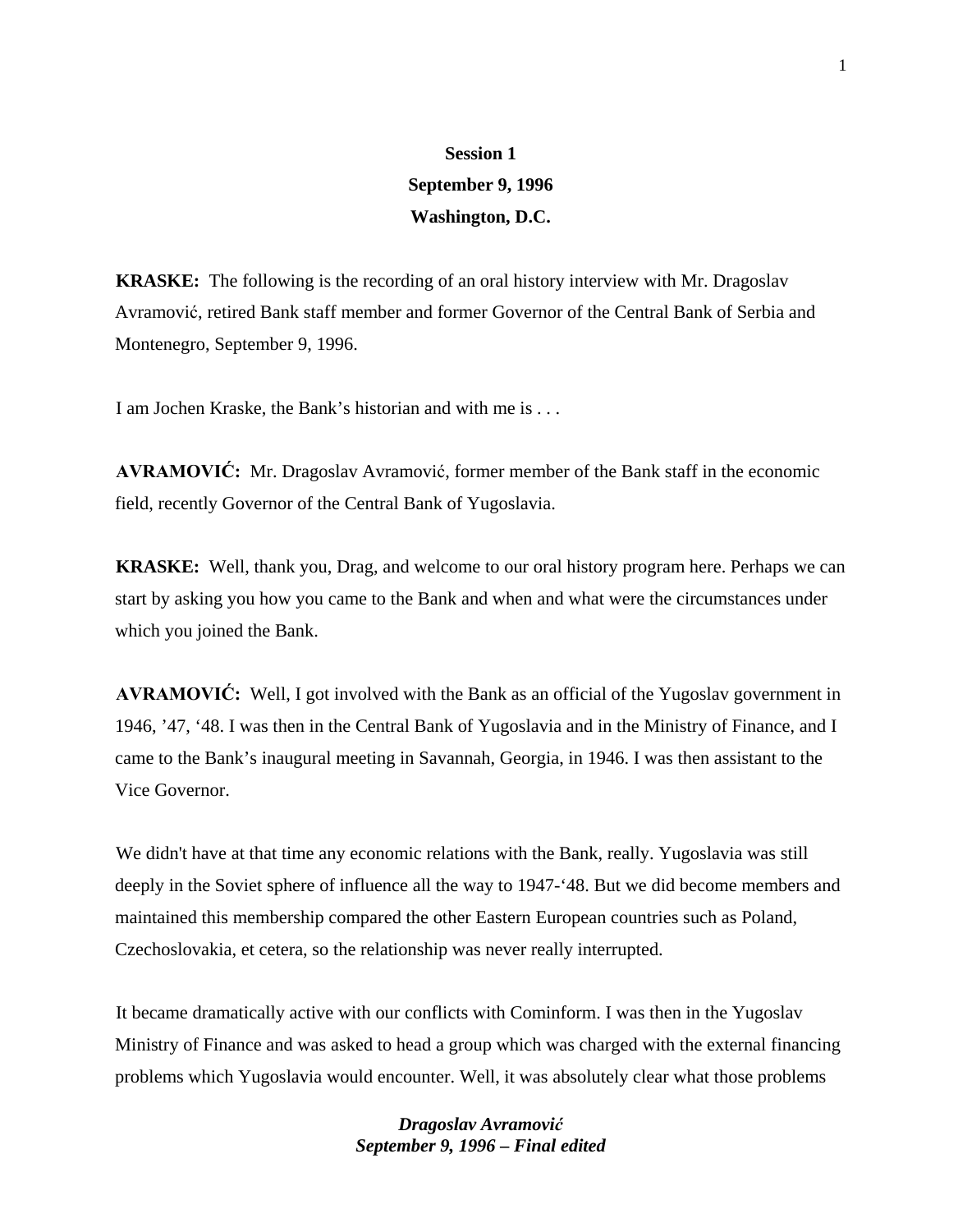were. I had already been involved in the release of Yugoslav assets and the negotiations related co that, the blocking of Yugoslav gold, and in the management of the foreign exchange situation which was then quite dramatic.

What this effect meant was that one of my first jobs was to organize the staff group which prepared the economic material for foreign lenders. Foreign lenders were then the IMF [International Monetary Fund], the World Bank, the U.S. government, and some other Western governments. I had created an effective small team which for the first time put together a general survey of the problems, prospects, and requirements of the Yugoslavia economy.

I was in effect heading the staff group which was negotiating with foreign missions and foreign lenders. And in that capacity, I welcomed the World Bank mission which came to Yugoslavia; I think it was '48 or '49.

**KRASKE:** This was the first World Bank mission?

**AVRAMOVIĆ:** The first World Bank mission--well, there might have been some earlier contacts, but on a minor scale. The real first working mission was the Bank mission led by Stanley Hoar, and the key man on that mission was Martin Rosen, who then carried that ball more than anybody else over the years.

Martin Rosen also accompanied [Eugene R.] Black when he visited Yugoslavia for the first time in 1949. I had met Black before, but it was the first time that I was in his company. There was a Yugoslav team of which I was a member, and at the same time I was heading the Secretariat. So, the involvement was quite close, both in Belgrade and when I came to Washington for negotiations.

After a year and a half to two years of this work, it occurred--I think--to both some of the Bank people and to myself that it wouldn't be a bad idea if I were to join the Bank for a limited period to see how it worked from the inside. I was very pleased to do that. I was the first Yugoslav to be offered this opportunity, and it was obviously going to be very interesting.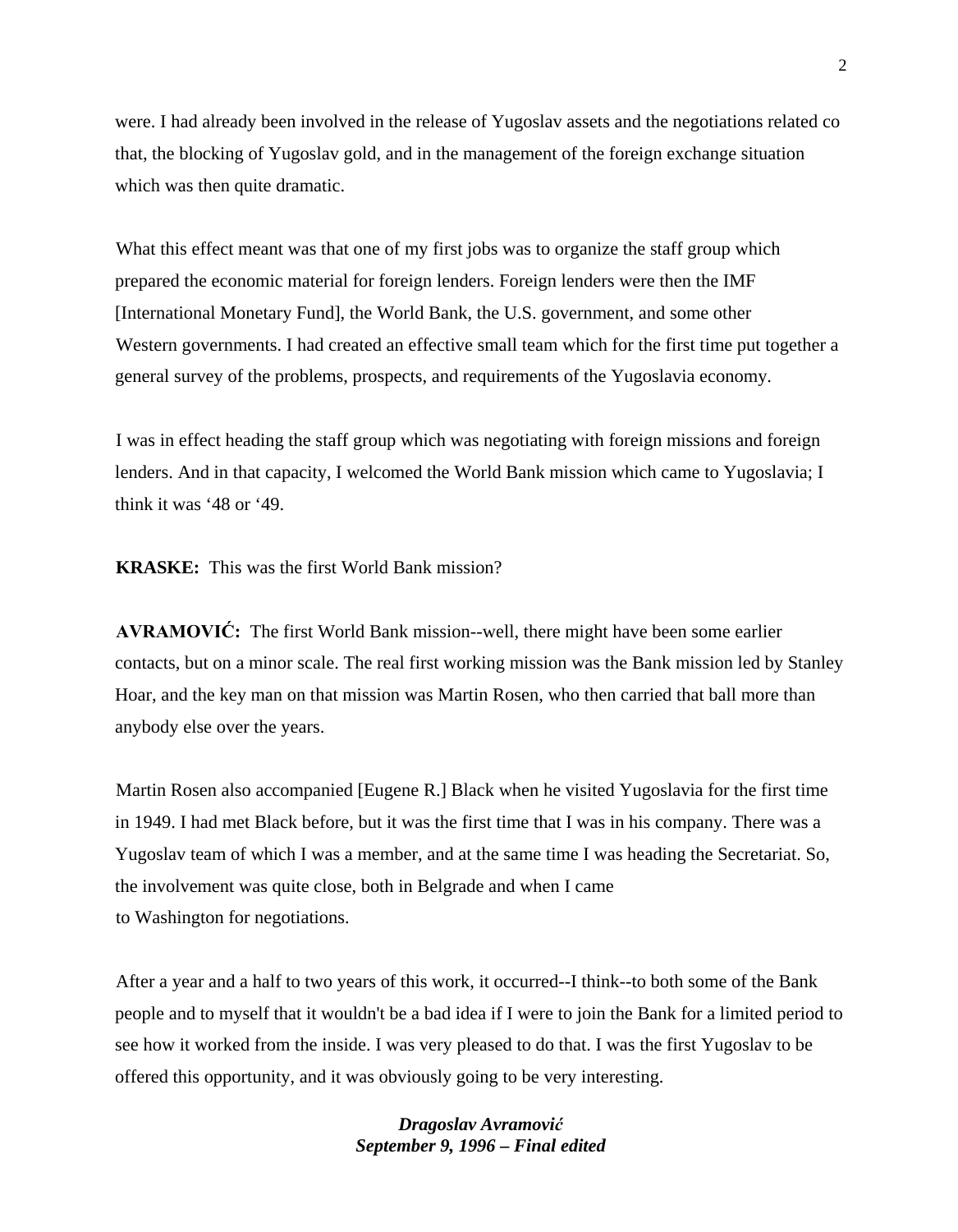There was an ideological conflict, as you suggested, because of the Yugoslav political philosophy and the operational practice of the Bank. I was deeply engaged in economic analysis and the Bank's economic team was excellent, led by excellent people. We had this common language which surmounted any differences of views that no doubt were there. This was somewhere in 1949, '50. I was in Belgrade where I went to the university and taught and at the same time was advising the government. Finally, somewhere in mid-1953—at that time you had to get a release from the government to go abroad. I became the first Yugoslav to join an international organization. not just the United Nations but one of the financial institutions, which was a step beyond.

I came to the Bank with the understanding that it would be for a couple of years, initially. IT was more of a combined study, training, and getting acquainted type of tour. At the beginning it was inevitably rough, but it helped bridge these initial problems. After two years I was asked whether I would stay. And so, I stayed. I was initially on the economic staff, which was then a group of ten people headed by Leonard Rist. Then following the massive transformation of the economic staff, I ended up heading it at the end.

**KRASKE:** Can we go back for a moment to your background, your education, in particular university education? I have read your little article about Paul Rosenstein-Rodan in the Dudley Sears' book. I gather you must have met him when you were in the U.K.?

**AVRAMOVIĆ:** No. I met him here.

About my background: I studied in Belgrade. We didn't have an economics faculty then; we had a law faculty with a heavy economics content. So, I specialized right from the second year in economics and carried through three, four years of very intensive economic work. And then I was in the advanced program for doctorates in Belgrade.

Then came the war and the interruptions caused by the war, but immediately after the war 1 was already involved in the Central Bank. I went twice on mission to England and ended up in the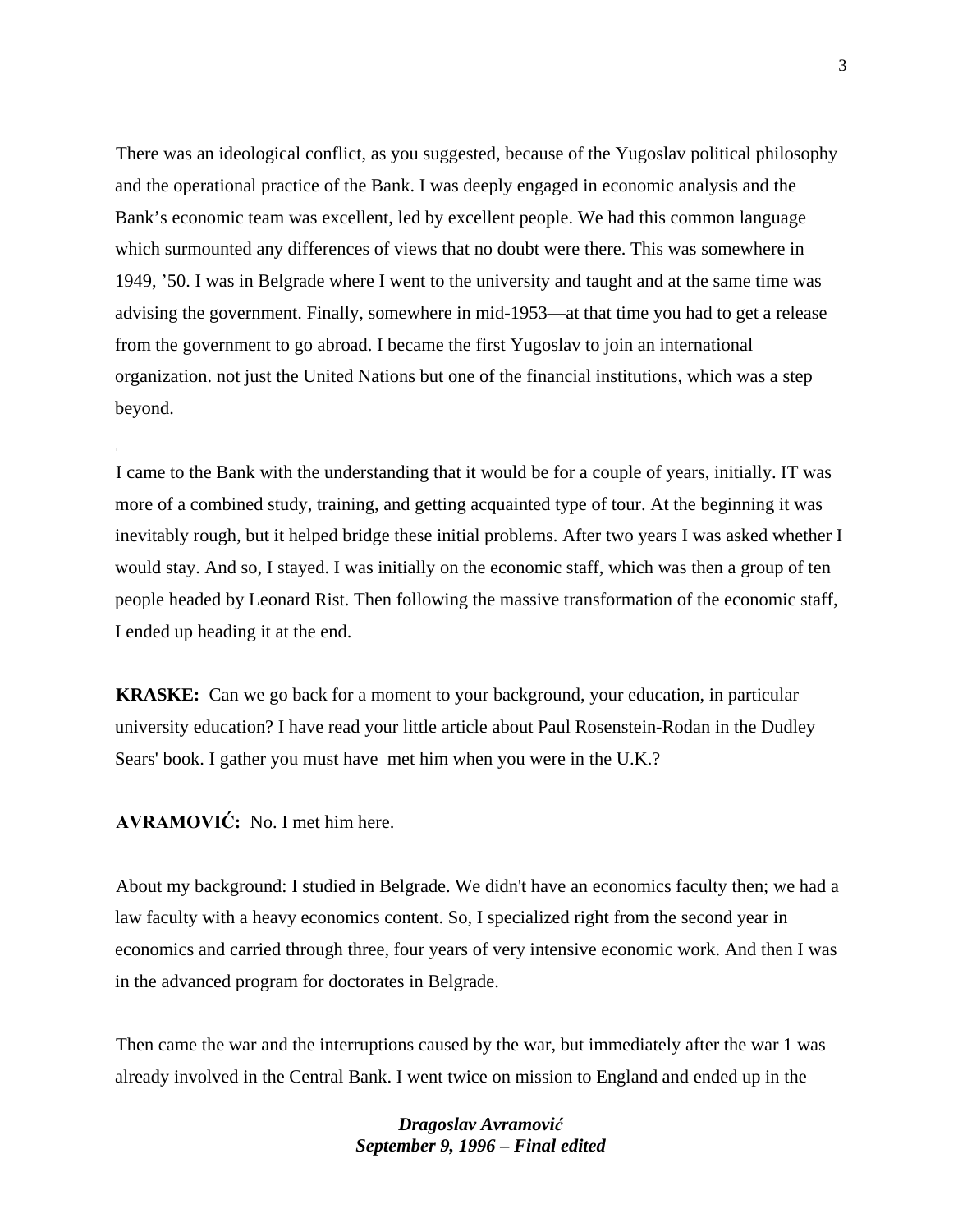London School of Economics for several months to get some additional grounding. I was one of the very few Yugoslav economists at home with the western economics and at the same time extremely familiar with the economic system we operated since I was working in the government. I wrote two theoretical papers. One was finished when I came to the Bank on the transfer problem, the cost of the transfer problem, generally and particularly on Yugoslavia.

Problems caused by changes in the terms of trade and the relation between external and internal finance always interested me very deeply. They were the subject of my doctoral dissertation, which was published just recently. It covered not only the inter-war relationships of the Yugoslav economy but the theoretical thinking after the war on the efficient working of markets and the relationship between external prices and the domestic economy

And, second, I made quite an original contribution to the solution of Yugoslavia's economic problems in 1950, well before I came here in 1953. This was on the role of the exchange rates in the socialist economy, which led to the real fundamental reform proposals that made the economy operate in part like a market economy. How do you slice through an economy which has an infinite number of exchange rates and move to some order of exchange rate systems and then to multiple rates? The role of the exchange rate in the socialist economy is today quite a well-known concept. I got to know people in the Fund who used to work on this issue. There were a Pole and a Czech in charge of this in the Fund.

So, I had the advantage right from the start of being at home with socialist economics and all its problems, particularly the problems of the Yugoslav economy, since I was heading this group which had prepared the material for foreign lenders. At the same time, I had closely followed U.S. economic policies through our contact with the banks in the U.S.

**KRASKE:** So, I can see that right from the beginning you could see the tensions and problems that existed between socialist economies and the capitalist system.

**AVRAMOVIĆ:** With respect to Yugoslavia the Bank was very pragmatic. The people in the Bank understood very clearly that this was a socialist economy, that there were lots of things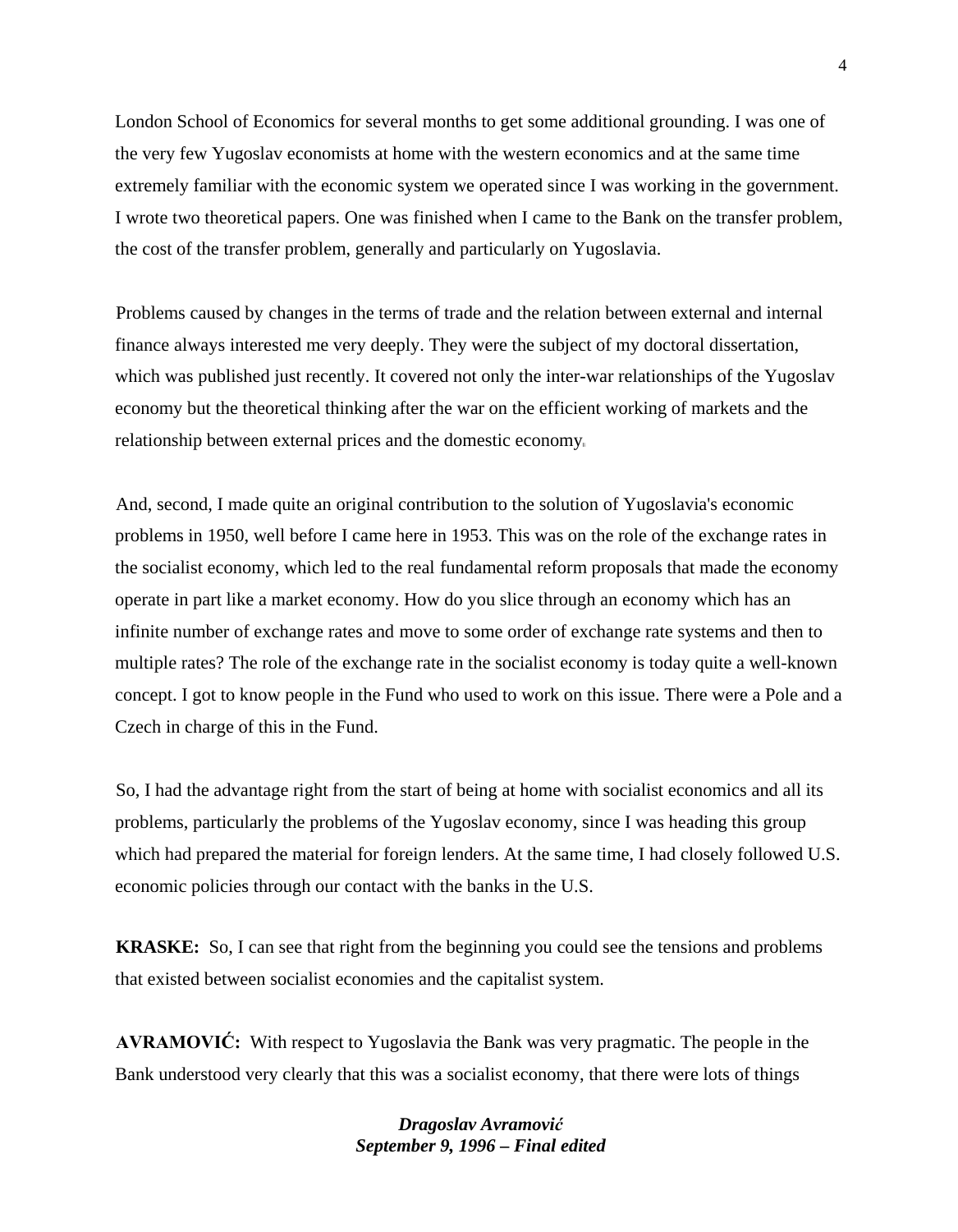which needed to be done within that framework, both in infrastructure and outside of infrastructure, and that the criteria for project selection and performance should be very clear. There was no attempt at that time on the part of the Bank to change the Yugoslav system or the political structure at all, and the Bank co-existed with Yugoslavia very successfully.

In terms of market principles and in terms of our own emerging private sector, it was quite an achievement for the IFC [International Finance Corporation] to accept the Yugoslav market economy sufficiently for Yugoslavia to become one of the chief borrowers of IFC until several years back.

So, there were really no tensions. At that point the U.S. government relations with Yugoslavia were quite good following the break with the Cominform. I think the Bank wanted to help Yugoslavia ag much as possible and was very elegantly skirting around ideological problems that arose There were no problems with infrastructure lending, and the Bank was also very helpful in advocating the Yugoslav case for program assistance, non-project assistance. Although the Bank didn't get involved in that directly, it was helpful indirectly

The problems that I had with the Bank later on were the result of my views as I became a prominent staff member. We will come to that, but as far as Yugoslavia was concerned, there were no problems. The Bank managed this relationship extremely well.

The Bank is a very complex institution. That is what I am trying to say.

**KRASKE:** Right. I understand.

**AVRAMOVIĆ:** It didn't compromise its principles. At the same time, I never carried this to a point where it would become an ideological problem. It always focused on the technical problems.

**KRASKE:** Well, even though the Bank at that point was considered as an exponent of capitalist chinking, it was in fact behaving by today's standards in a very progressive fashion. There was the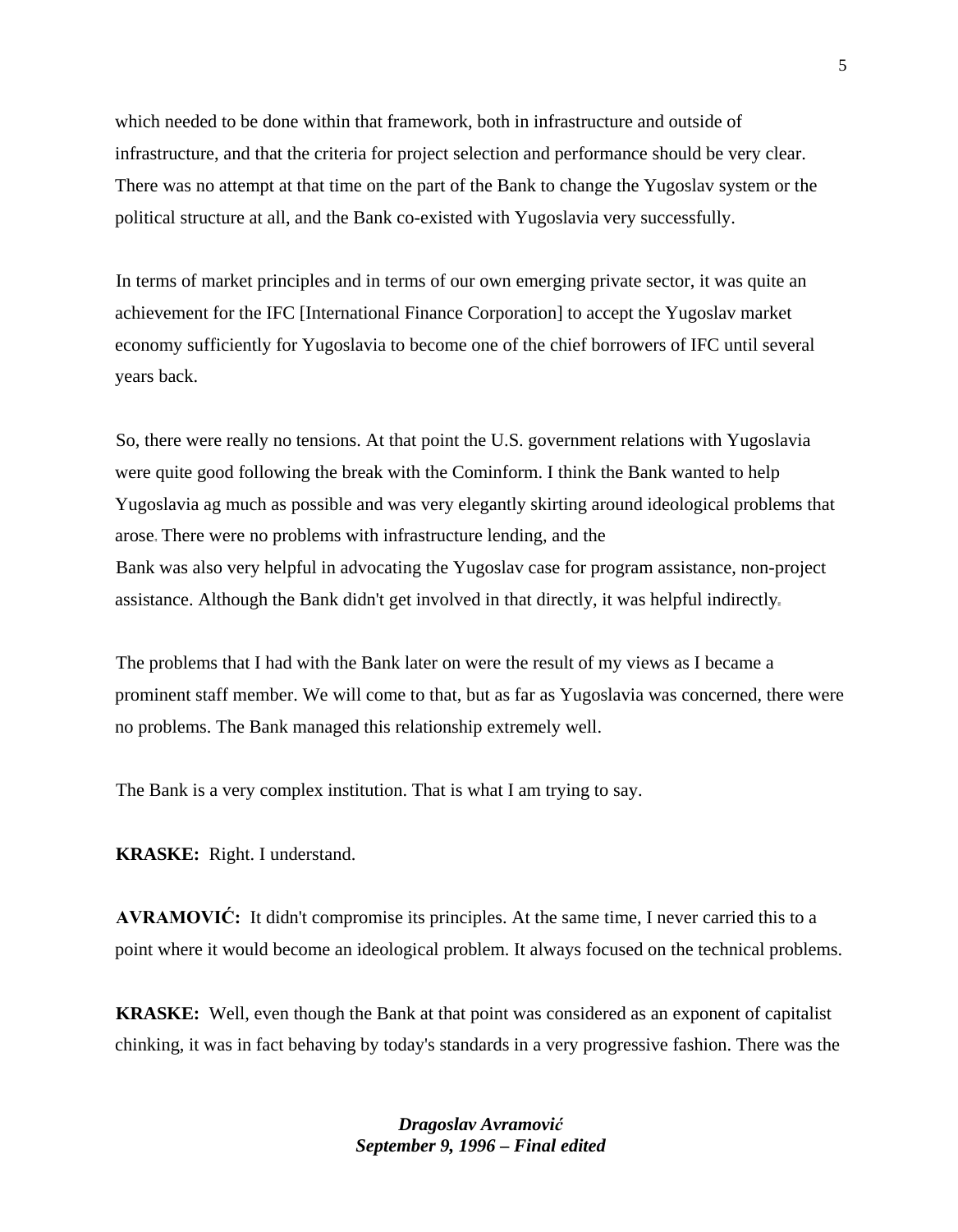insistence that there should be development plans, for instance. There was an acceptance generally that governments should play an important role in the development process.

**AVRAMOVIĆ:** Sure. The Bank, as I say, had different facets. It had its first big mission to Colombia to assist in drawing up a plan. No doubt about it.

Secondly, the Bank politically played a very important role. The Bank's attitude towards Egypt and the Aswan Dam project was politically important. The Bank didn't have any difficulties with India at that period despite the Indians' very heavy reliance then on central planning and government control. I think the profile of the Bank as a capitalist preaching institution came later, not at that time. At that time, the Bank somehow or other didn't look to have ambitions to run the world.

**KRASKE:** It was too small.

**AVRAMOVIĆ:** Well, and then the type of people were, I think, different, although there were tensions under the surface. There was obviously tension within the Bank then between two very strong personalities: One was Paul Rosenstein-Rodan, who came to the Bank in '47. You can argue that his article of 1943 foreshadowed the establishment of the Bank, so it was logical that he should come to the Bank. He was Rist's deputy. He was advocating then particularly that the Bank should extend liquidity or program loans, a type of impact loan in broader terms, while the Bank was then set to be a project lender, and [Robert L.] Garner was the man who was the project man.

**KRASKE:** Keeper of the grail.

**AVRAMOVIĆ:** Ah, he ran the Bank with an iron fist, and he was the project man. So, there was conflict, not between capitalism and socialism but program lending versus project lending. And over this issue, I think, Paul Rosenstein-Rodan left, and the Bank remained a project lender exclusively for quite some time until India ran into problems. We'll come to that later.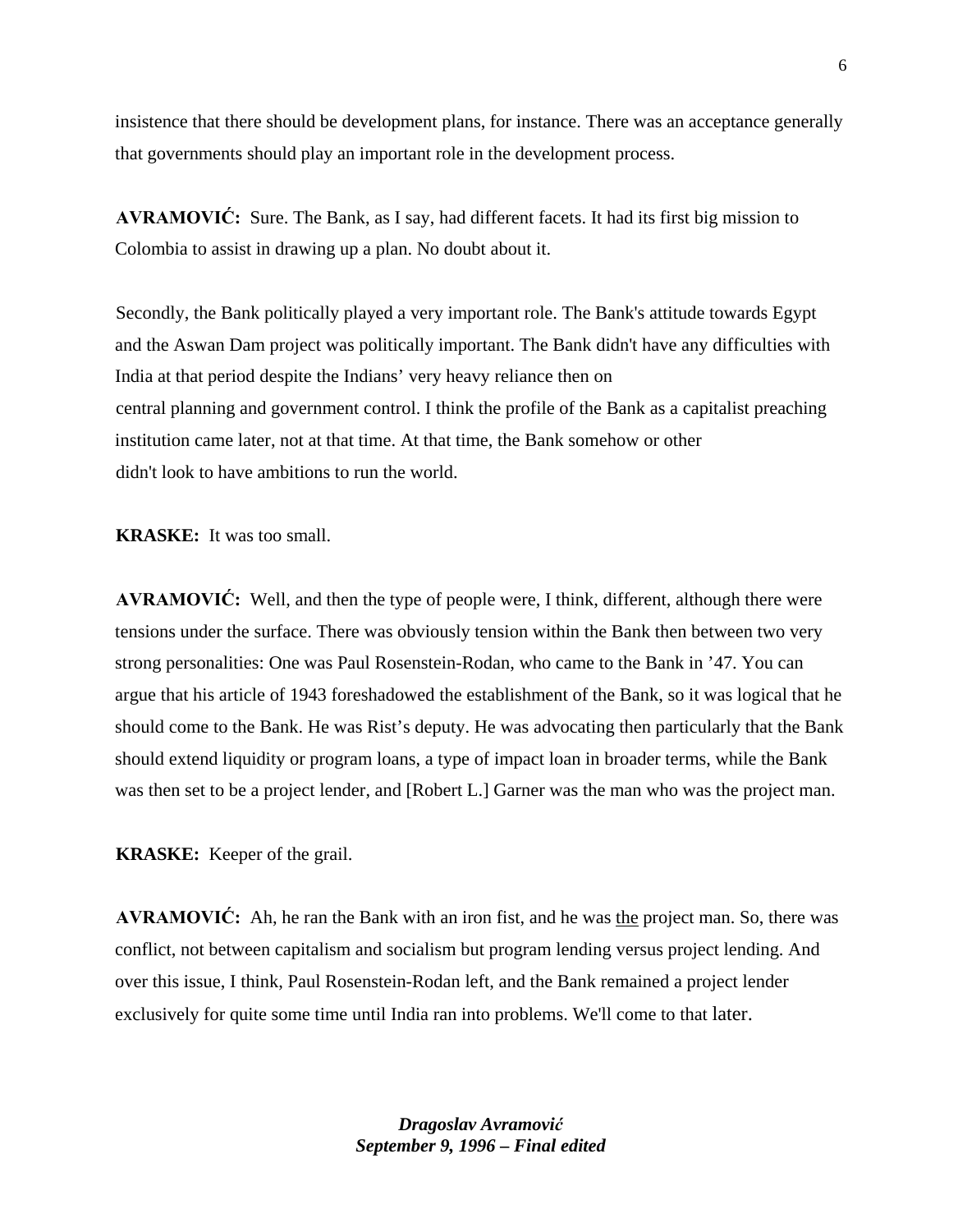**KRASKE:** Maybe we can shift to some of the work that you did in the Bank. I believe fairly early on you did focus on the external debt.

**AVRAMOVIĆ:** That was Garner's idea already at that time in '52. Before anybody else he started worrying about the debt problem. So as a young economist on the economic staff I was asked to look into it, and I got quite intrigued with it. In 1956 I did a study which was published in the Bank on debt service and debt service capacity. It was in that study that I developed some criteria on how to judge a country' s debt service capacity.

**KRASKE:** The debt service ratio being one of them.

**AVRAMOVIĆ:** That's one of them, but much more important was the relationship between growth, the net growth of the national economy and the growth of the debt. I tried to look at the economic strength of borrowing countries and identify essential criteria to relate the growth of the economy to the rate of growth of the debt service. That was my thesis: If that relationship was satisfactory, then it did not matter what the debt service ratio was. What is important is that economic growth accompanied the growth in the debt service.

That had to be determined by both foreign creditors and domestic nationals and determined who was better off as a result of incurring debt. That was my fundamental thesis, which I elaborated through the three books which I wrote while I was in the Bank, the first in 1956.

Then came the recession '57-'58, and I was asked to do an update of this. About five or six years later, UNCTAD [United Nations Conference on Trade and Development], which was then being created, and OECD [Organisation for Economic Co-operation and Development], which was then becoming a powerful institution in the development field through the Development Assistance Committee, asked the Bank to develop criteria concerning external indebtedness. I looked into the matter again as Assistant Director of the economic staff. I had a very competent group of people working with me: Philip [John P.] Hayes, an Englishman from Oxford; Ravi Gulhati, my personal assistant; Shahid Husain, who later became Vice President of the Bank, and David Holland, who was also my assistant and who

later became economic advisor of the Bank of England.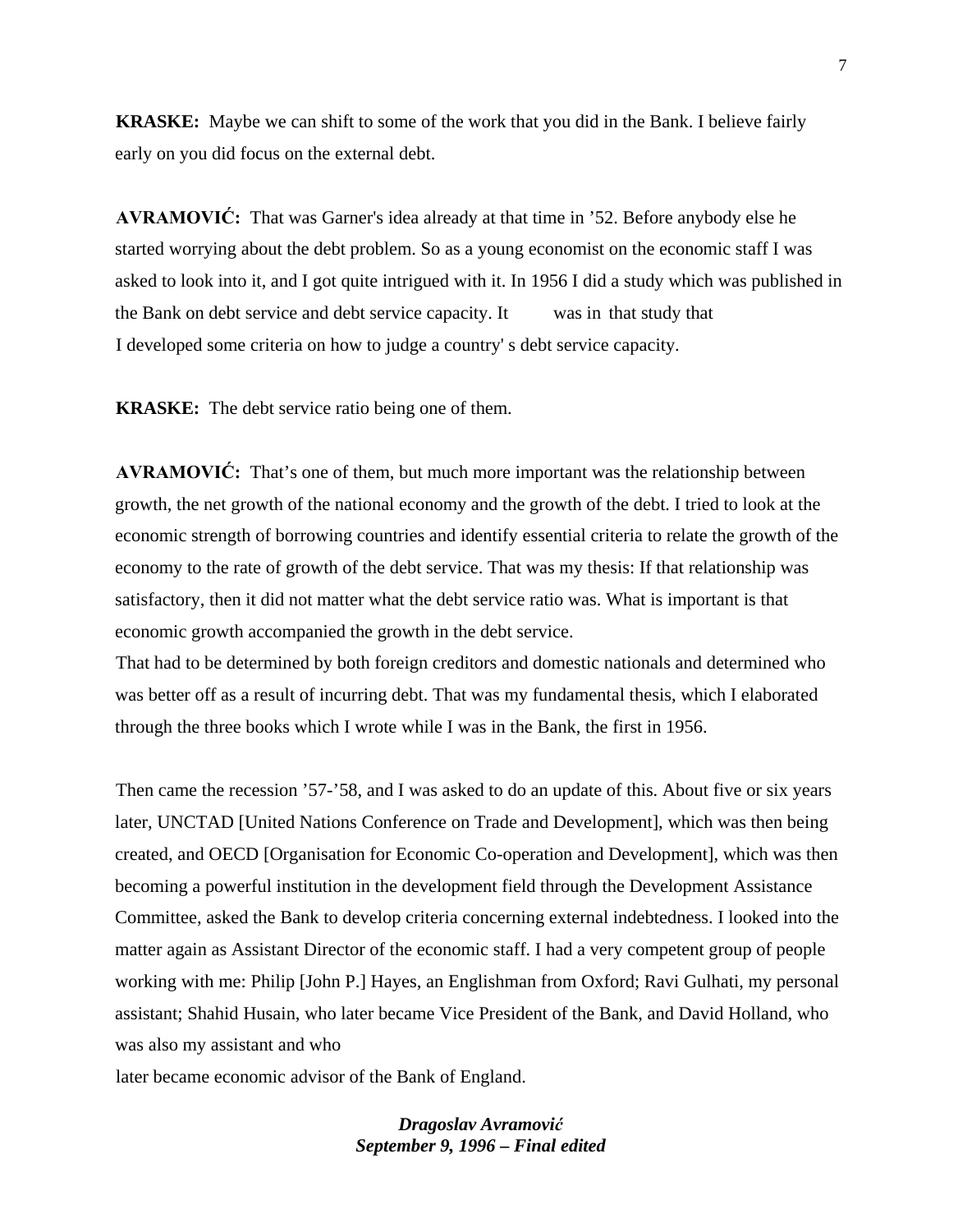#### **KRASKE:** Dorene Crompton?

**AVRAMOVIĆ:** A young person and very competent.

There was also Hans Wyss, who ended up as head of the Bank's office in Paris and who had a very successful career in the African department.

We produced then a very serious theoretical work on this subject which resulted in my last book on the subject, entitled *Economic Growth and External Debt*, published by Johns Hopkins. This was a study in which we had developed practical criteria: how to judge the level of indebtedness and apply in our economic model the growth of income and the growth in debt service, the relationship between the two and the problem of compounding interest rates.

Once we got the theoretical model worked out I was interested in applying it to individual countries. We did the application to three countries. One of them was India, and this was exactly the period when India was developing a very serious foreign exchange crisis.

**KRASKE:** That means in the '60s?

**AVRAMOVIĆ:** Yes. It was as a result of this study, which was jointly run under my supervision on the economic staff, it showed graphs of Indian debt growth possibilities, assuming very high capital output ratios and the resulting debt build-up and the need for both change in India's policies and for soft assistance. It was a very precise type of analysis, much more precise than what the Bank did later. It focused on what is the interest rate that a country can take and what are the risks that are involved. I mean, if you overstate the capacity, you run the risk that you get into default. If you understate, you've given softer terms than you should have. Therefore, the task of the analysis is to judge the degree of risk in doing one thing or another. The main risk you are afraid of is explosive growth in debts.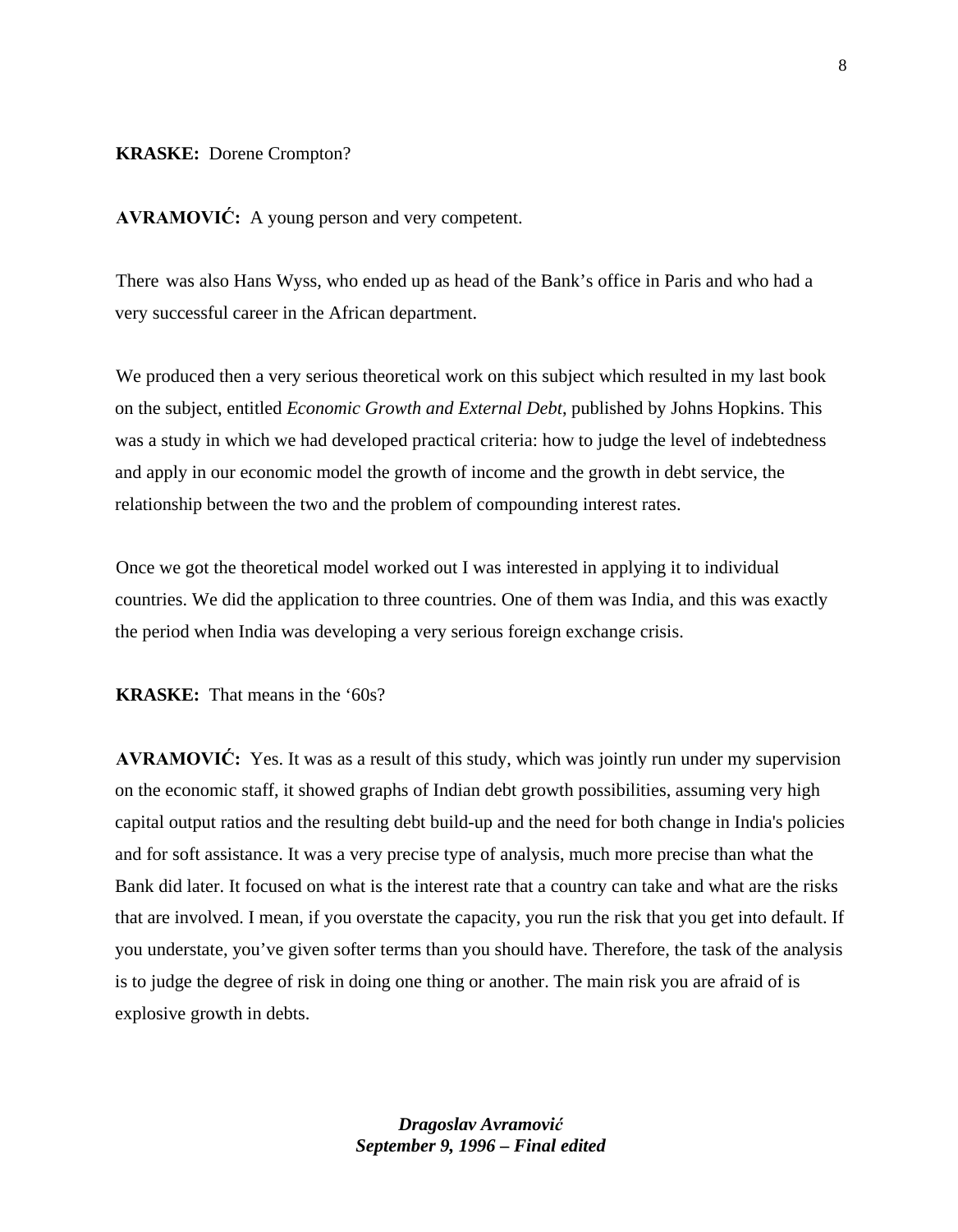The model showed the variables which are critical to sustained debt service. In the India study it became apparent that there was a serious problem and the mission of Bernie [Bernard R.] Bell was the result. I was initially chairman of the Indian study.

Later on, in the '70s, I was heading a large mission to Nigeria which focused on the issue of program versus project assistance; that also had a relationship to debt. You could end up in a situation with adequate project flow and not enough funds for maintaining the economy, which was one of Nigeria's problems. In addition, Nigeria suffered from, in the long run, problems of an emerging petroleum country. We applied the model to Nigeria, and this was also quite a good study. The study wasn't published but it led to the consultative group for Nigeria and a more focused assistance program.

On a more general level, I went to Paris to the OECD and presented the study there to the DAC Committee, and it got quite an enthusiastic response.

**KRASKE:** This would be jumping ahead, but looking at the debt crisis of the 1980s, how did that theory stand the test of time?

**AVRAMOVIĆ:** Well, it did stand it in this way. I had two, three disagreements with [Robert S.] McNamara. I was then quite a high official in the Bank, so we had these discussions as well as exchanged correspondence. He had the view that the commercial banks, whenever solving the problem of recycling the oil deficits, did know what they were doing. I think he was dead wrong on this, and he didn't grasp, and that was a big mistake made by the Bank, that it accepted the floating interest rates, and nobody stopped to think that the minute the rates went up 10 to 20 percent a year a disaster would occur. I think it was an enormous failure of the Bank. McNamara is on record as saying that the commercial banks knew what they were doing. Commercial banks didn't have a clue what they were doing. They were lucky that they bailed out afterwards. The Americans paid for this enormously and it was their fault; they shouldn't have lent as much as they did. But the commercial banks had accumulated large amounts of funds. So, the developing countries were doing a service to the world economy by borrowing huge amounts from commercial banks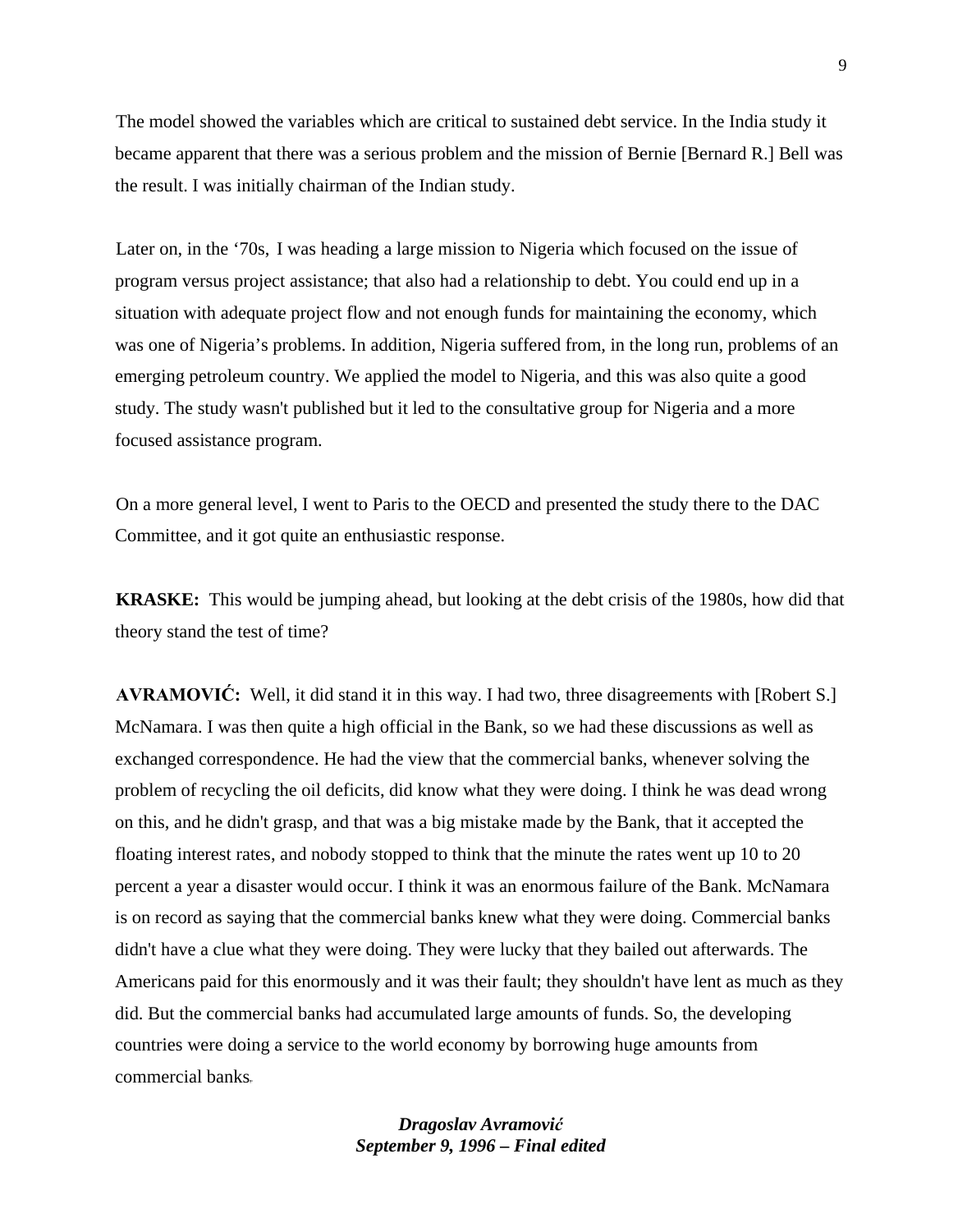I don't know whether the Bank could have effectively done something different, but the position which it took by going along with this attitude was wrong. Then the Bank took an awfully long time afterwards to get into the debt issue, which also was a big mistake. They should have gotten into it much earlier to avoid the massive deflation which took place in Latin America.

I was at a meeting last week organized by the Inter-American Development Bank, and looking back, some people, like Richard Jolly, were saying that it was irresponsible that this was allowed to happen. The result was a far bigger transfer of resources and loss of income in Latin America in the '80s than happened during the great depression of the '30s in the United States and in Europe.

It was the developed countries' failure to grasp where the heavy reliance on commercial bank borrowing on a massive scale would lead. The original mistake was obviously that of the borrowing countries themselves, but at least the international institutions should have known better,

**KRASKE:** Well, it was also related to the inflationary policy here in this country and the driving up of interest rates as a result of growing fiscal deficits in the United States.

**AVRAMOVIĆ:** Oh, sure. The origin here, and it had to do with the financing of the Vietnam war and superimposed on that was the oil crisis.

The next thing that happened which I blame the Bank and McNamara's regime for is the Bank's failure to do anything with the commodity problem, my other major preoccupation with the Bank.

**KRASKE:** Maybe we can talk about that now for a minute. You got involved in that in the 1960s. That was also in response to the UNCTAD?

**AVRAMOVIĆ:** No. It was very incidental. I was part of a very small economic staff in the Bank in 1957. My boss then was Gerry [Gerald M.] Alter, an extremely capable young man. He and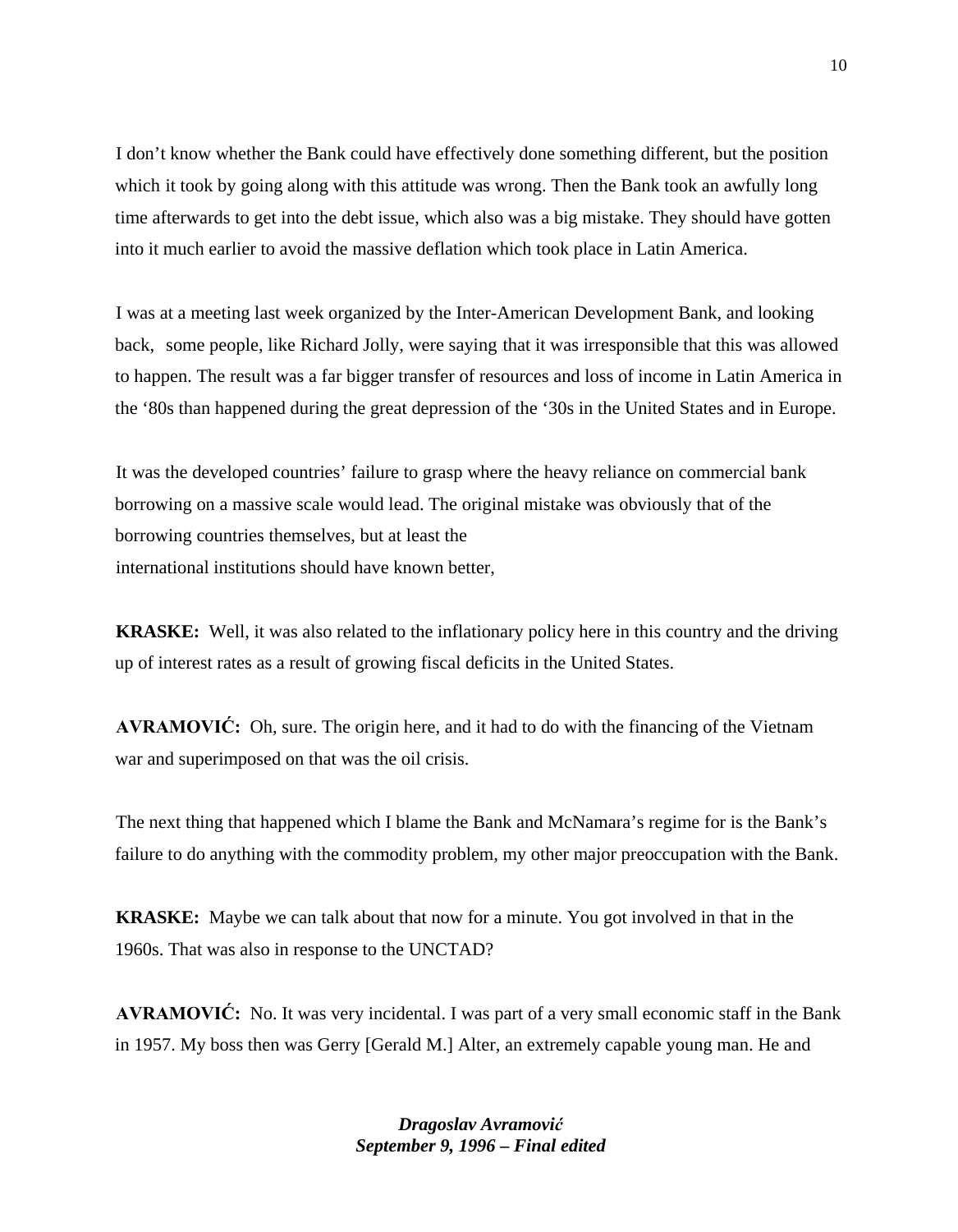Martin Rosen, as I remember, were the smartest people that I had met in the economic field. I learned from them enormously.

Alter always had the idea that the Bank's commodity forecast was a shady proposition based on what the business community expected and then comparing the results from various sources. He raised a number of questions on what the Bank' s economic forecast should really be based methodologically. So that was my introduction to commodity economics at the Bank.

Then the Bank confronted the coffee crisis because of the over-production in Latin America, which was the first big over-production in 1957-'58. Export prices collapsed with expectations of economic disaster. This affected Brazil, Colombia and Central America and then the African countries. It was an issue of particular concern to the U.S. government and, of course, of great concern to the Bank. So, they asked me to do a study on the coffee problem and its prospects, and I got very intrigued with this and the theoretical problem of these commodity cycles and the theorem which explained the equilibrium in these markets. I studied the long history of coffee defense policy in which Brazil had been engaged since the 19th century.

Anyway, I did a study in which I did project the coffee surpluses and the likely fall of the coffee prices. I then developed the theorem of the producing countries' divergent interests, trying to explain under what circumstances they would be holding stocks or selling them on the market. It ended up in effect recommending that the prices would fall catastrophically, which was accurate, and that they really didn't have a choice but to get into a coffee agreement. And then I argued the lines along which such an agreement could be worked out, leaving open whether the world would face scarcity in the future of coffee, not knowing what the real price would be over the 20-30 years, because of a fundamental scarcity of good coffee land. I thought that the problem of overproduction that they are faced with was an immediate and a medium-term problem, but that they should know how to cope with it

It was a very successful study. Because at the study and independent of it, the U. S. government was going through a big change of heart on the commodity agreements and, in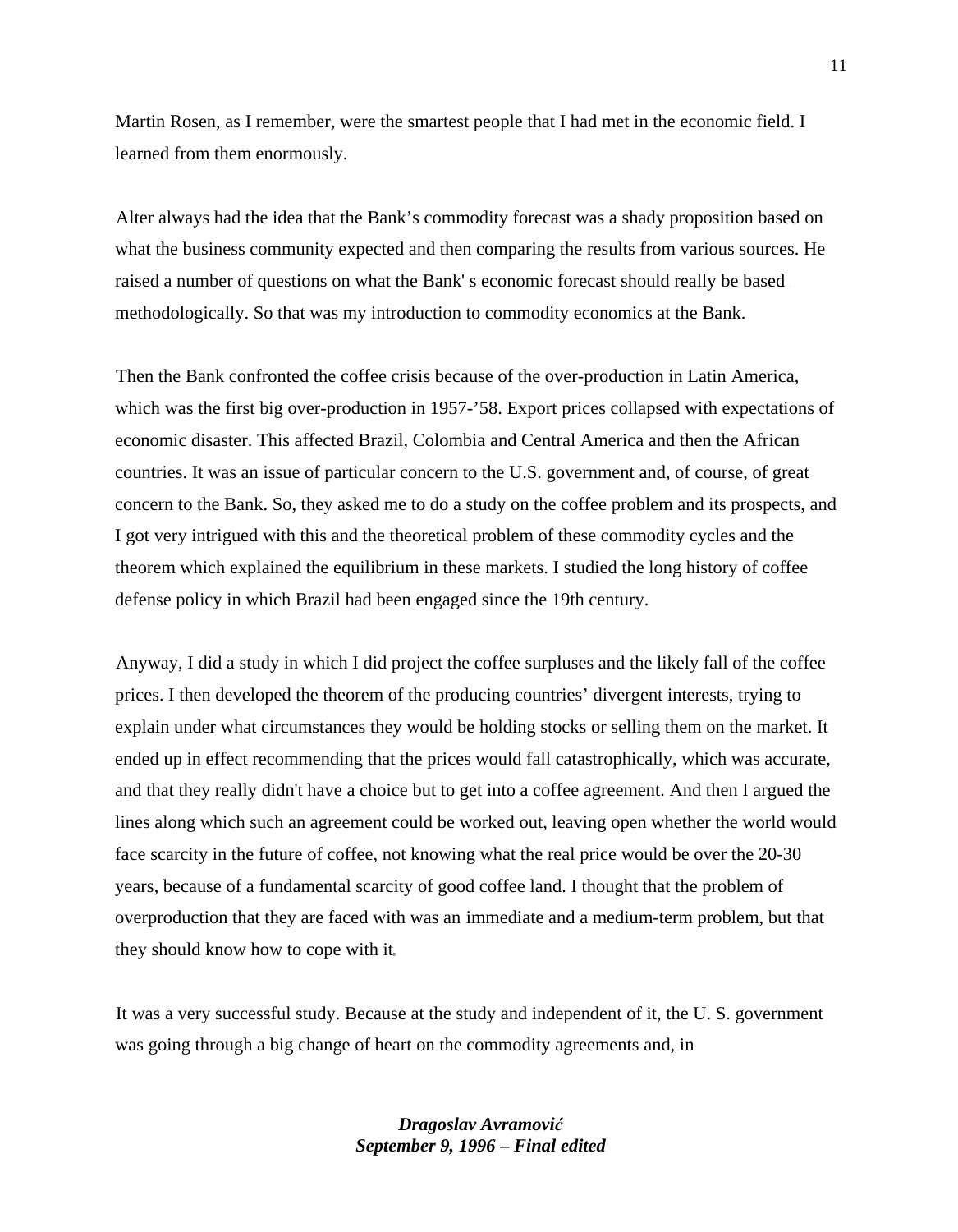particular, the coffee one. When the study was published and it reached the newspapers it was called a Bible for the countries involved in trying to save the coffee world in Central America from disaster.

### **KRASKE:** This was in the late 1950s?

**AVRAMOVIĆ:** It was '58, '59. And it served as a basis for the work of the international coffee group which was then set up and in which the U.S. government was involved. This also raised the prestige of the Bank as it was a very detailed and very clear study. It brought me into this commodity world which I never left.

My second involvement in the commodity problem was when I headed the Nigeria mission. I was in Nigeria when there was an enormous disaster in cocoa prices. Prices fell from 30, 40 cents a pound down to 9 cents, and it was an absolute tragedy. As you traveled through the cocoa growing regions you saw overturned and burned cars. The buyers were descending on Maghreb and on Lagos, reducing the price every week because the prices in the world market were falling.

I got quite deeply concerned as this was a much broader problem, not just affecting one country, and these countries were absolutely defenseless. They relied on the operation of marketing boards, but the boards did not have financial capacity to carry large stocks, which put them at the mercy of foreign buyers. At the same time this was an open field for making major mistakes in trying to support the price at levels which cannot be sustained over the long run, thus aggravating the surplus problem. An entire mess.

I became further involved in these issues as economic adviser in the Latin America department. And the problems were not limited to only coffee and cocoa: it also affected copper and other minerals and the number was rising.

**KRASKE:** This was again in the early' 60s?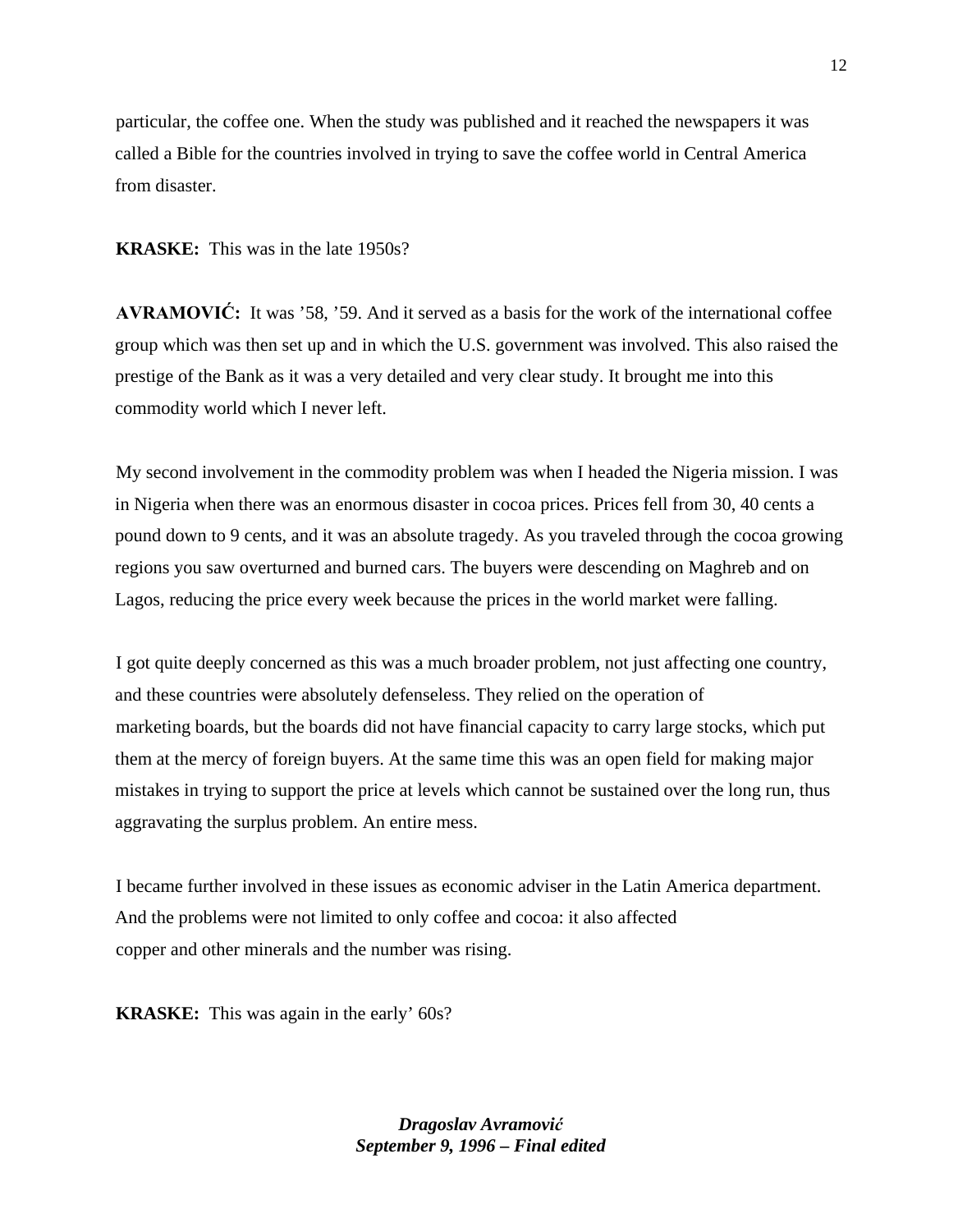**AVRAMOVIĆ:** '60s, early '60s, mid '60s or thereabouts. I had gained the reputation of a commodity expert, and once you get into this field you stay with it.

My most serious involvement in this field occurred when the Bank was asked by the French and the African countries in 1967 to do a study on stabilization of commodity prices Both the Bank and the Fund were asked.

**KRASKE:** Wasn't that part of the UNCTAD?

**AVRAMOVIĆ:** No. It was independent of it. UNCTAD were working on their own.

The Bank was asked to do the study and I headed the Bank team on the commodity issue; there also was a counterpart in the Fund. I ended up laying out the entire theoretical structure for commodity stabilization which I used later on in UNCTAD.

The history of this was that the issue was before the world in 1942, '43, before the Bretton Woods negotiations. [John Maynard] Keynes kept in mind three institutions: the Bank, the Fund and the commodity bank. There was much concern about commodity stabilization, with good reason. If you have countries that are financially insufficiently able to carry stocks, then they must sell irrespective of the price, and there is no limit to how far the price may fall. That in turn would reduce production, cause shortages and then you see prices go up dramatically.

What had really happened was that the developed countries facing this problem in their agriculture had coped in one way or another. They had not been very successful, but they had coped with it and ended up, both in the United States, in Western Europe and in Japan, with quite prosperous agriculture, maybe too prosperous. It also has its flip side, but in effect it has solved a massive social problem. But the developing countries with respect to both their internal production and their exports are absolutely unable to do achieve some stabilization either financially or organizationally.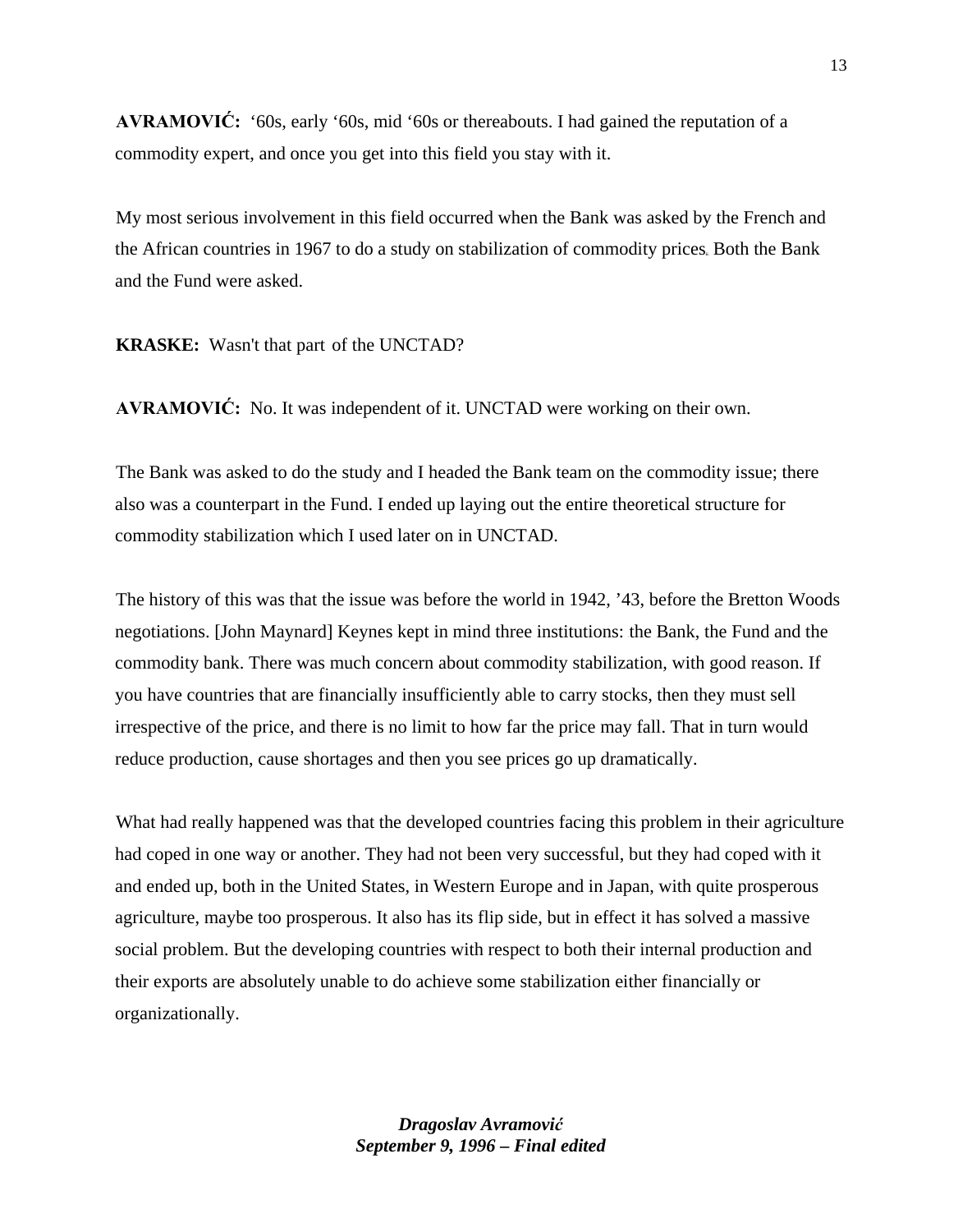Before the Bretton Woods Conference, the agreement was that we'd have these three institutions, but then the commodity institution fell through. What happened was that within the U.S. there was a massive disagreement. The British were all for it. Keynes was leading the British group and had enormous influence, so there was no problem on that side. It was within the US. where you had people in the Department of Agriculture who were very socialist minded, people like Henry Wallace, they were all for restrictions, and they looked at the stocks with some doubts. So, they were for it. They were, in particular, for planning and restrictions on production, On the other hand, in the State Department you had the free trade people who didn't want to hear about these commodity agreements. Parallel with that, you had the idea of promoting agriculture in the world, which was the FAO [United Nations Food and Agriculture Organization]. There was such a confused situation within the U.S. government and [Franklin D.] Roosevelt lost faith with the demand for commodity stabilization. Cordell Hull and Anderson [Anderson, Clayton and Company] were against commodity agreements and the idea that you should expand world trade. So, they said, let's forget this for the moment and we'll go ahead with creating FAO, which is a production organization, and let the World Bank when it is set up cope with the commodity problem. This was the formal decision made.

The Bank was entrusted with the task, but it shied away from it. My last attempt was the 1968 study on which I had made some progress, but McNamara didn't want to pursue my proposal.

**KRASKE:** He didn't support it in the end. You prepared a proposal?

**AVRAMOVIĆ:** Everything was prepared. We had big arguments over this, and I think that he could and should have done it. It would have made an enormous difference in the Bank's conditionality and in its planning work.

But this is an area where I blame the international communities. We wouldn't have had the terms of trade problems affecting African countries. We would have had only half of the Latin American debt-related problems had not only the Bank but also the international community been involved in this in a serious fashion from the beginning. It was our capitalist bias: we are here to finance production not stocks.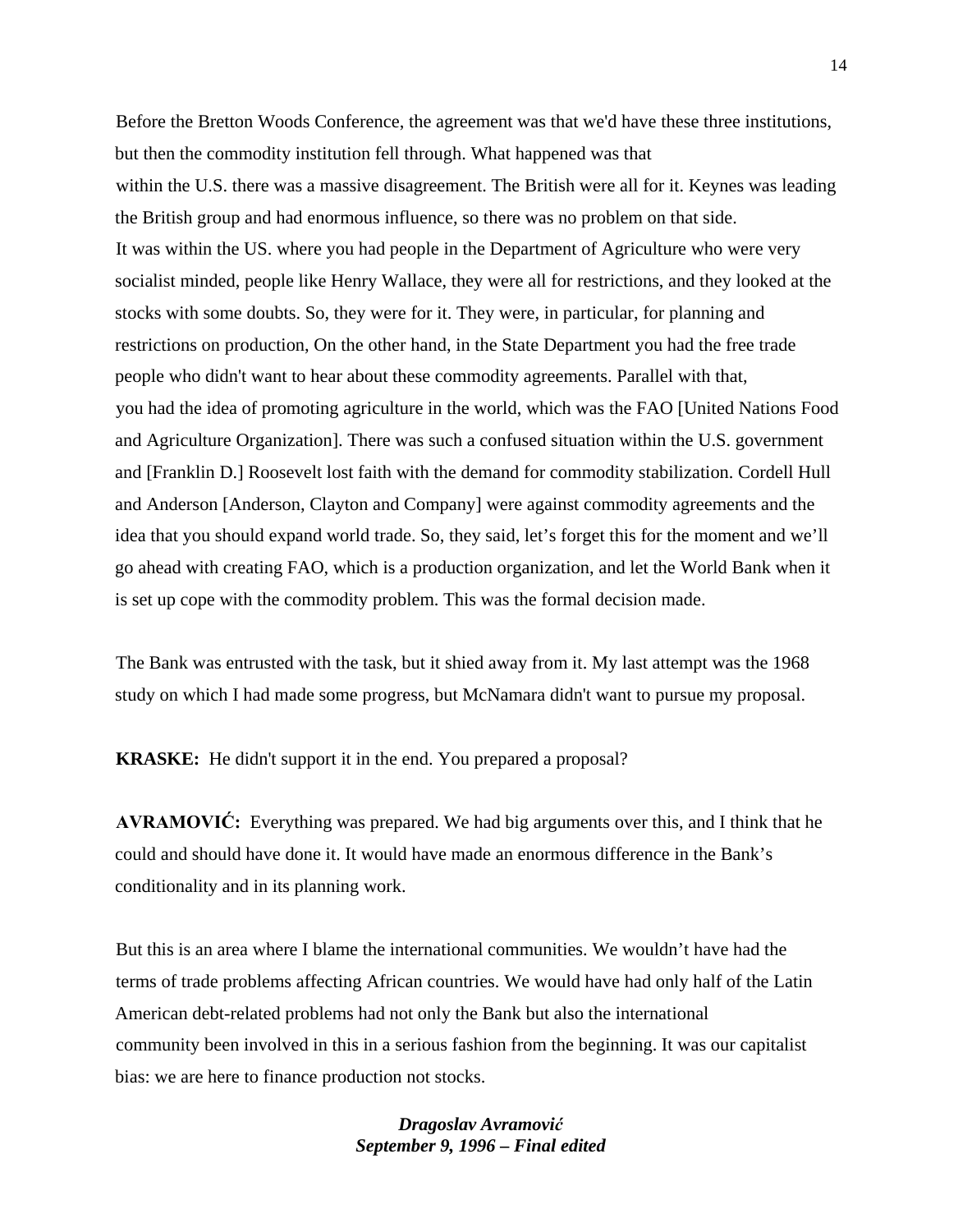**KRASKE:** It is interesting that today it is an accepted dogma, based on the adjustment experience, that countries which were blessed with raw material resources generally have tended to perform far worse than countries that were totally devoid of any resources. You look at Japan, Taiwan, you look at any of these countries and you see how they have done, but you look at oil producers like Nigeria, Venezuela, and you see the problems they have encountered

**AVRAMOVIĆ:** Now, one result of all this was that UNCTAD had heard about the theoretical work which I had done and which had served us very well in Yugoslavia now. This was on the relationship between interest rates and commodity stocks, under what circumstances you hold stocks and under what circumstances you dispose of them. So, when they revived their commodity initiative they asked me to join them and asked the Bank to release me. So, I went to Geneva in '73-'74, and I prepared the work for the so-called Common Funds for Commodity Stabilization. It led to the creation of this institution, but it had insufficient resources and insufficient imagination because the developed countries fundamentally never embraced this issue. It was put to them in terms of commodity agreements, being either for it or against it, but it was a much broader issue which they failed to address. This is still the situation at present. [George D.] Woods had better understanding of this but he was not strong enough.

**KRASKE:** And Irving Friedman, I guess, was pushing in this direction?

**AVRAMOVIĆ:** No, he was against it. He was in favor of compensatory financing. He was in favor of reimbursing countries but letting prices go wherever they went. The problem was that the prices went where they went but countries did not get adequate compensatory financing. Had the Bank and the developed countries made commitments to take care of the commodity problems of the developing countries, it would have strongly influenced their policies, but this is one of the major jobs that was left undone. I don't think that the African situation would have been anywhere as bad as it turned out to be had we given same support to the commodity prices.

The Bank did a very good study on this, but only at the country level. [A. David] Knox, who knew Latin America, did help on setting up some facilities for the equalization of copper prices. He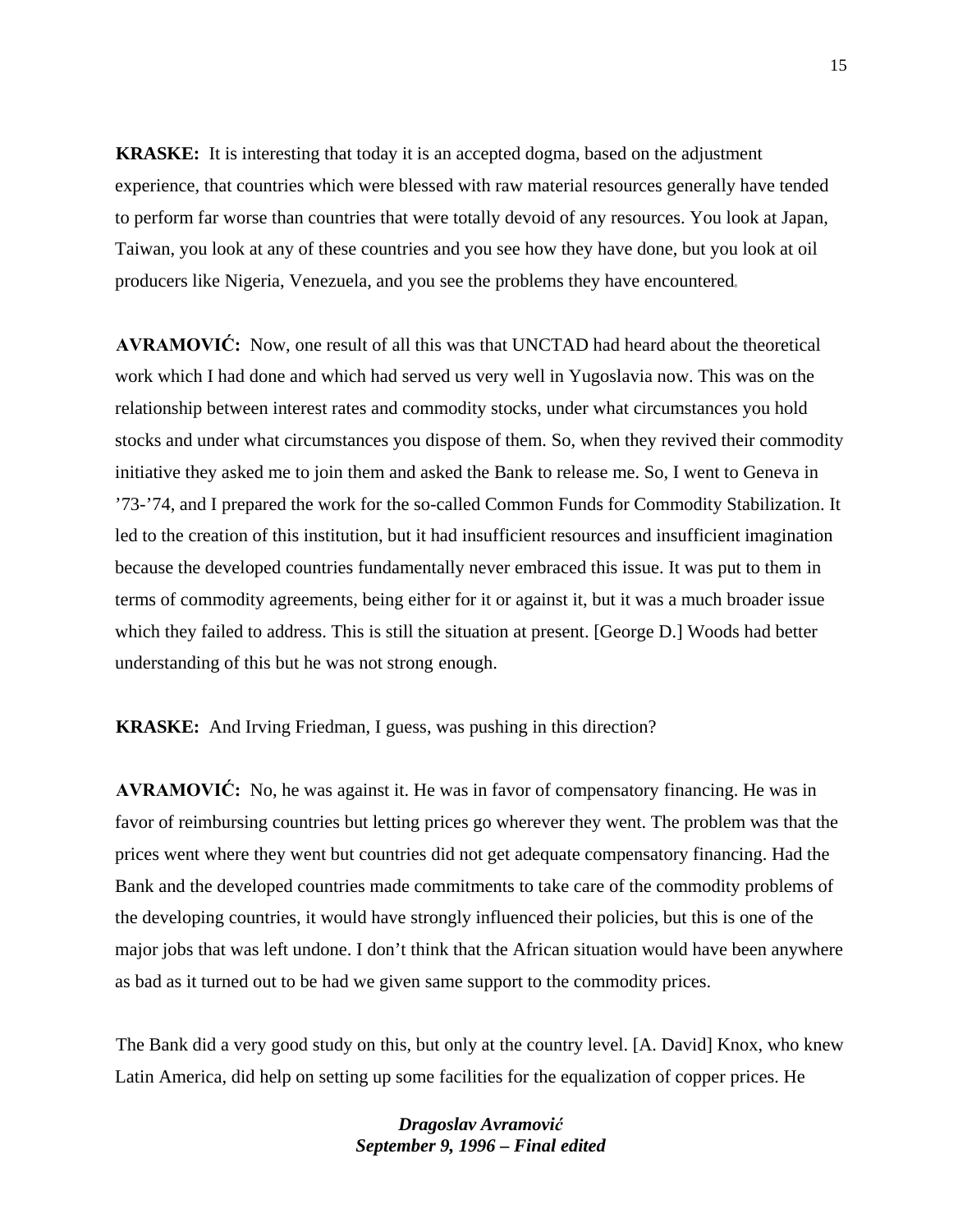created a fund for this, which was to move in that direction. But we did it on an individual country level, never at the world level. That was too much for us. The Bank didn't have this imagination.

**KRASKE:** You mentioned Woods and how he had some feeling for this and support for it. Can you talk a little bit about Woods, your relationship with him, and what he did in the Bank?

**AVRAMOVIĆ:** Oh, Woods was a very interesting and good man. He didn't have any formal schooling; you know that. He had come up through the ranks from the boy to the top man of First Boston Corporation. I didn't know him then. I knew Rosen; they were good friends and maybe we met through him, but I didn't really have any contacts with him.

When he came to the Bank, the Bank management didn't know what to do with the economics department. They hadn't really appointed anybody, so I was just in charge of it and the Vice President was Geoffrey Wilson. When Woods came, he called the ten senior staff in the Bank--and I was called since I was acting director--to discuss his speech which was prepared by the Office of Public Relations.

**KRASKE:** This was in 1963, 1 suppose?

**AVRAMOVIĆ:** Yes.

**KRASKE:** His first speech?

**AVRAMOVIĆ:** His first. They had prepared some lame document in which they said the world is fine: France was repaying its loans; the Bank had succeeded in the construction lending. I was by then already deeply involved in the commodity problem, and so I said that I would have done this speech differently. I pointed out that the developing countries faced problems very different from the developed ones. I pointed out that one of the problems of the developing world were these commodity issues such as the disaster which had affected coffee producers in '57-'58. I also mentioned that there was the whole range of problems in infrastructure and in industrialization and the issue of external debt.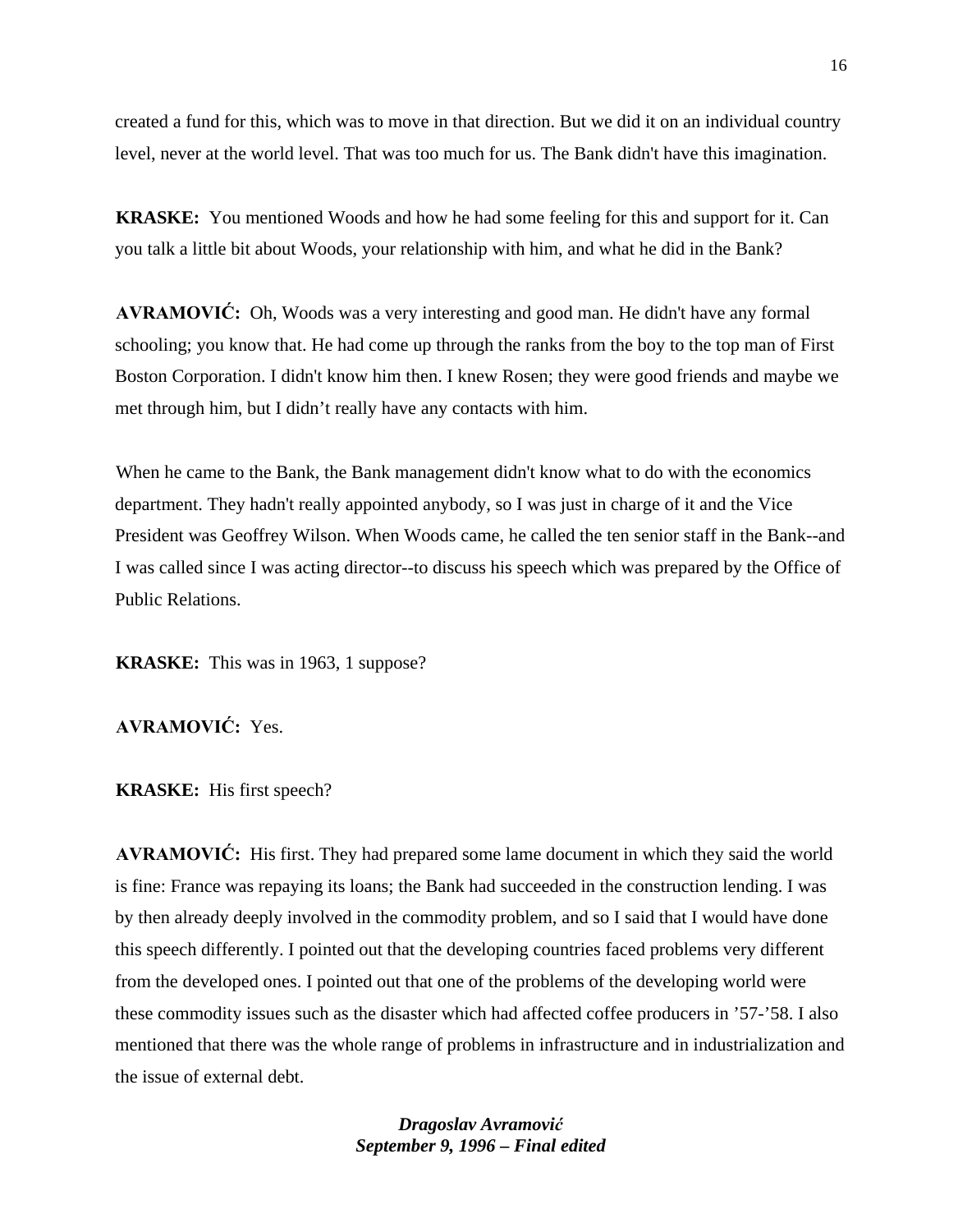So, he asked me if I would prepare his speech. And, of course, it was not only me who was involved. There were at least three people, and we had a battle royal as to what exactly his speech should say. Anyway, we produced quite a good speech. He already had his own ideas. He had come to the conclusion that a new financial policy was needed and that the Bank should increase agricultural and education lending. He also stressed lending to development finance companies. So, he had felt the need for change.

Now, this speech provided the background and served as a platform on which he based his initiatives. It was part a much broader program. As a result of my work on his speech, we became very great friends

**KRASKE:** You didn't find it difficult to deal with him? There were number of people who complained.

**AVRAMOVIĆ:** No, I had a very good relationship with him for a good six months at least or a year. This didn't continue because his position was becoming weaker. He obviously had difficulties with the developed countries. Internally he was very torn. He had brought in Friedman from the Fund, I think at the advice of his former deputy at First Boston Corporation who was also his friend. Friedman and I didn't get along, although we did see eye to eye on the exchange rates issue. Friedman was very bureaucratic in effect. He was a Fund conditionality man, and I was always very reluctant with the conditionality stuff and therefore I had a very tense relationship with him.

Woods was a daring man, but he failed because he didn't get the support he wanted. One project that I was involved in with him was Algeria. He had the idea of developing the Algerian gas and oil, particularly gas, and carrying that through the Mediterranean pipeline to Central Europe and Eastern Europe. He headed this, I think, in support of Rothschild interests. That was his idea. He also had ideas of co-existence with the Soviet Union instead of conflict. I think on this he misjudged the situation.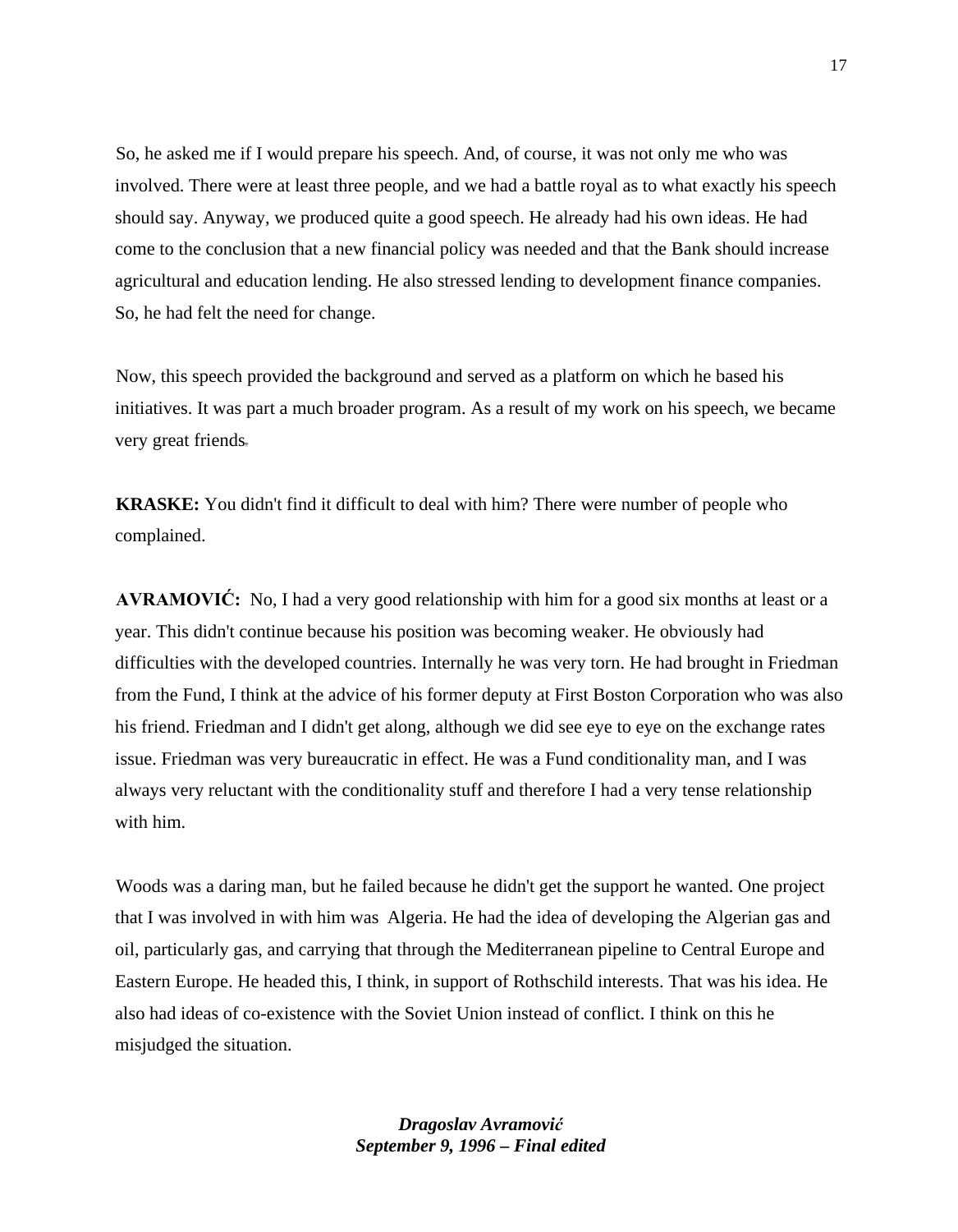Algeria was gaining independence, and there was much interest by the oil companies. What the Algerian government really wanted was help from the Bank in building gas pipelines and in hiring companies to manage not only the gas pipelines but also fertilizer factories and refineries. He wanted to help them, but I think he lost his support on this in the White House. Lyndon B. Johnson was President and he was, I think, influenced by the big oil companies--Shell, Esso--who were opposed to the project. So, the Algerian project fell through. There were also external political connotations to be considered and, as a result, the State Department was opposed to the U.S. assisting Algeria at that time. So, it didn't work out.

Woods ended up a very unhappy man, but he had excellent ideas. He had an understanding and deep feelings for these countries, more than any other Bank president I met. McNamara was an interventionist, while Woods was a much more humble person and approached the whole thing with a great deal of humility. Maybe the circumstances were too overwhelming for him on the one hand; on the other hand, maybe he didn't know enough about how governments operate. McNamara was a master at this; he knew how governments operated and how to navigate much better than Woods, who might have been shy.

**KRASKE:** Well, I hope you will read my chapter on Woods and will agree with it.

Let me ask you one question. Woods initiatied an exercise which I think in a sense was very important. He did it for a very particular purpose, namely to justify a higher level of IDA [International Development Association] replenishment, but it also represented a shift in the Bank's lending. Whereas before the Bank had reacted to requests by countries to finance a power plant or an agricultural irrigation project, he asked what are the needs of the developing countries altogether? How much assistance do they really need, and then let's see if we can mobilize that amount.

**AVRAMOVIĆ:** I was quite involved in this. I did the capital requirement study. Whether the initiative came from Woods I have no idea.

**KRASKE:** Well, the purpose was to justify the second replenishment of IDA . . .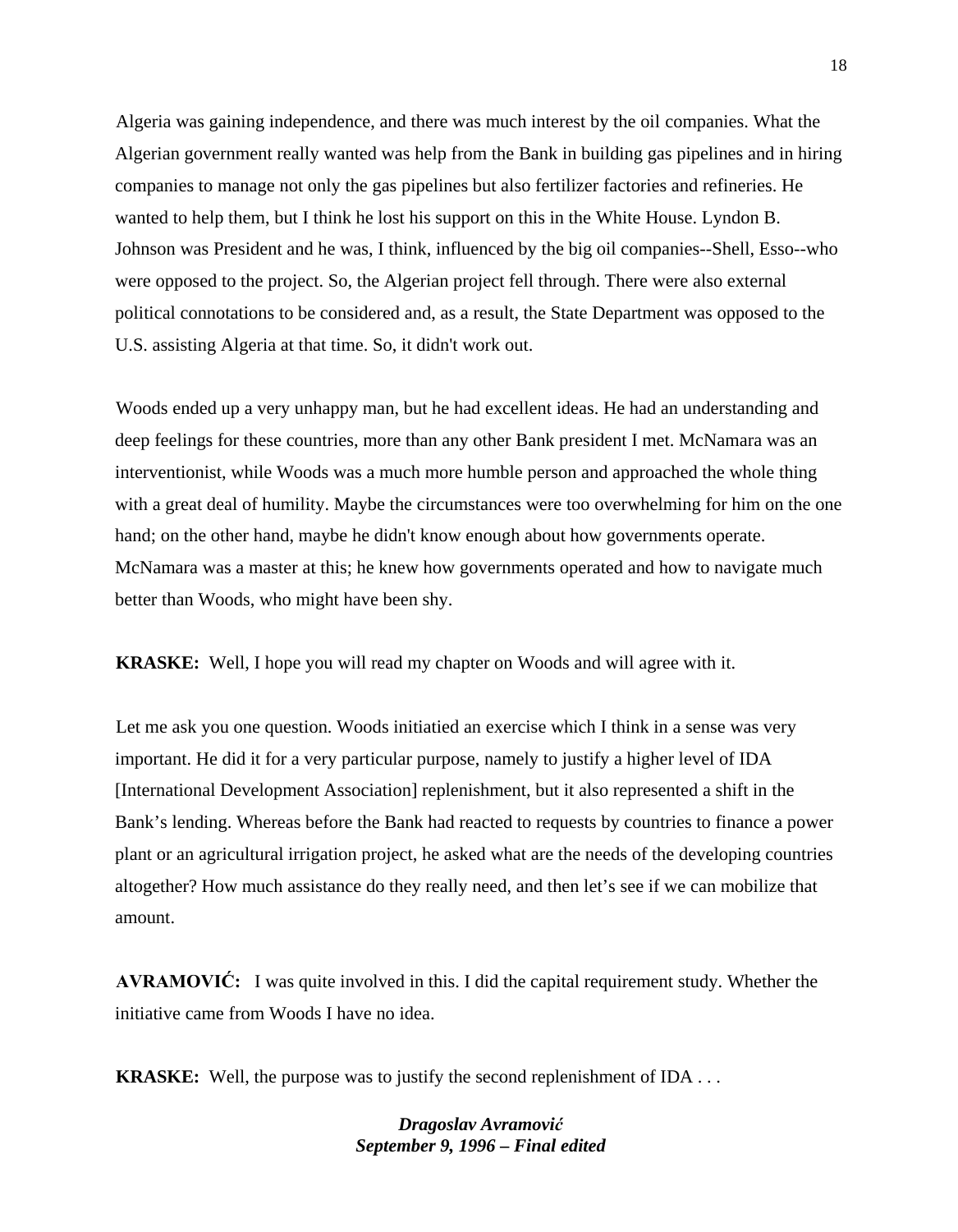**AVRAMOVIĆ:** And the volume of Bank lending generally. I mean, he had these ideas, no doubt about it.

**KRASKE:** So I thought it was interesting that, especially if you contrast him with McNamara who is associated with the enlargement of the Bank and with its shift to more social issues and so on, in fact it was Woods who had all these ideas.

**AVRAMOVIĆ:** Absolutely.

**KRASKE:** But he was not very successful in trying to put his ideas into practice?

**AVRAMOVIĆ:** In mobilizing the resources for this. I agree with you.

**KRASKE:** That is what McNamara did.

**AVRAMOVIĆ:** Yeah. I even go further. I think the conceptual frame and the general attitudes which Woods had were--in my view--more impressive than McNamara's. But McNamara was much more technically capable of putting his ideas into a program and gaining support for it, even though its fundamental content--ideological, political--might be more doubtful. I think Woods in this respect had better ideas and kept cooperating with the developing countries.

**KRASKE:** Let me go back for a minute to your country missions. Now, the Algeria mission, that was a general economic mission?

**AVRAMOVIĆ:** Yes, but it was primarily for the investment program. That was the idea. It was the largest mission the Bank had mounted in response to their request and in response also to some European and French interests.

**KRASKE:** And this was something that Woods had assigned to you personally?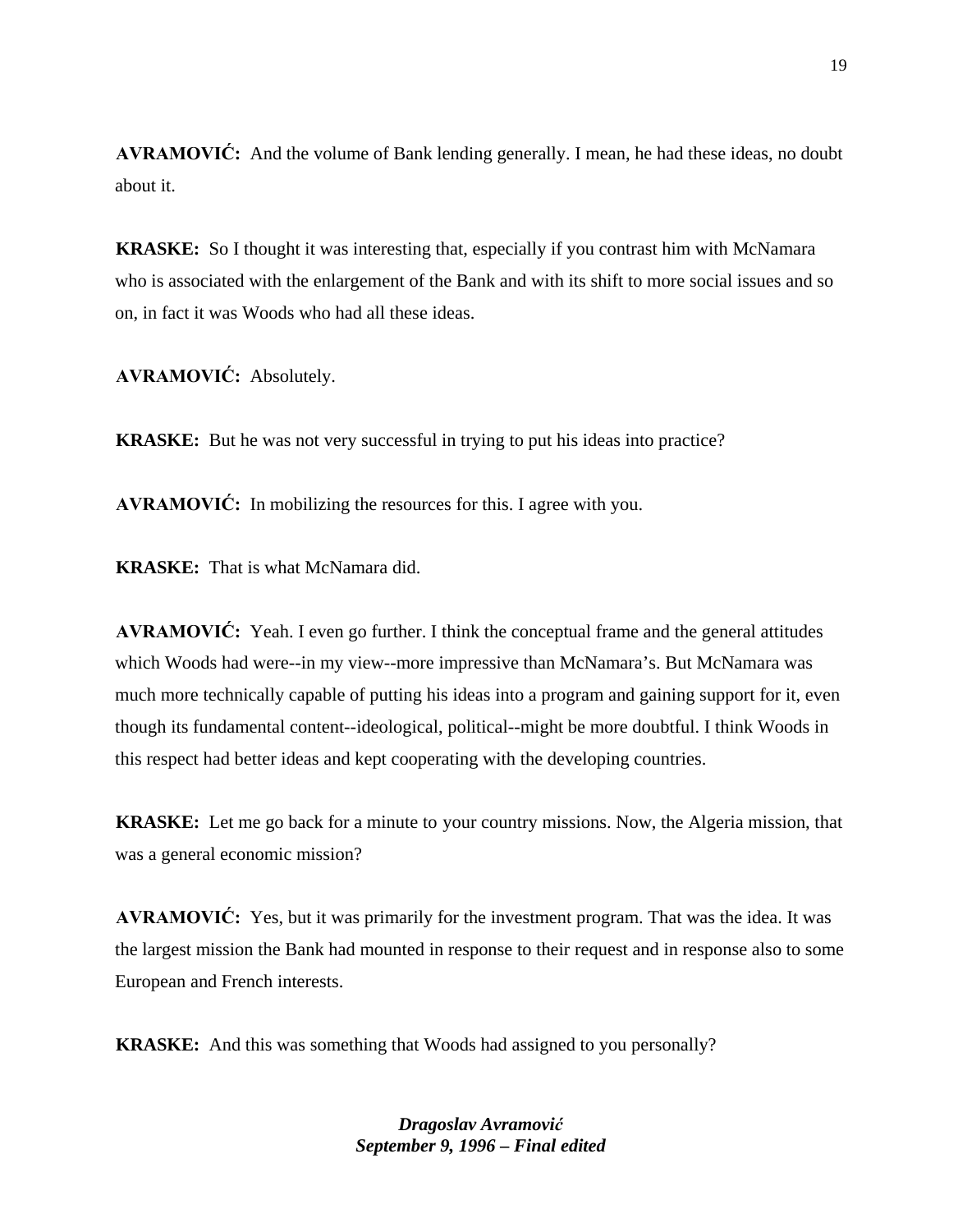## **AVRAMOVIĆ:** Yes, personally. Yes, very much so.

**KRASKE:** What about Nigeria? Now, you went there again later in the 1970s.

**AVRAMOVIĆ:** Well, following my involvements in the debt problem and in the commodity problem, which did not result in an operational program of the Bank, and with the appointment of Friedman and [Andrew M.] Kamarck as the head of the economics department, I was left on the side, if you wish. So, Woods appointed me Director of Special Economic Studies, which in effect meant that I was around for special assignments.

It was probably the initiative of [Abdel G.] El-Emary, with whom I had very good relations, which led to my heading the Nigeria mission and reporting to the consultative group.

As I was finishing my commodities work, there was a request from Iran for my services from [Abolghasem] Kheradjou, whom I knew very well at one point. He wanted me to come to look at their operation and advise them on the industrialization of Iran, which [I. Peter M.] Cargill then supported. So, I did a study of the industrialization of Iran, which also became very successful because of the way it dealt with the issue of protection. It was a matter of establishing the level of protection, how to start with the minimum protection and go up and up until you reach full employment. That led immediately afterwards to my involvement in Pakistan, a study of the industrial structure of Pakistan and Westernization of Pakistan.

So, I did these two industrial studies.

At that point, Mervyn Weiner, I think, became director of evaluation, so Gerry Alter asked whether I would become economic adviser in Latin America since I had spent several years on Latin America, leading studies on Brazil, Peru, Argentina and had helped in Chile and Central America. So, I had been involved in at least 15 country studies or thereabouts. Some of them ended up in books. The study on Colombia was published both by the Bank here and by the Colombians in Colombia; the one an Iran was published in Iran.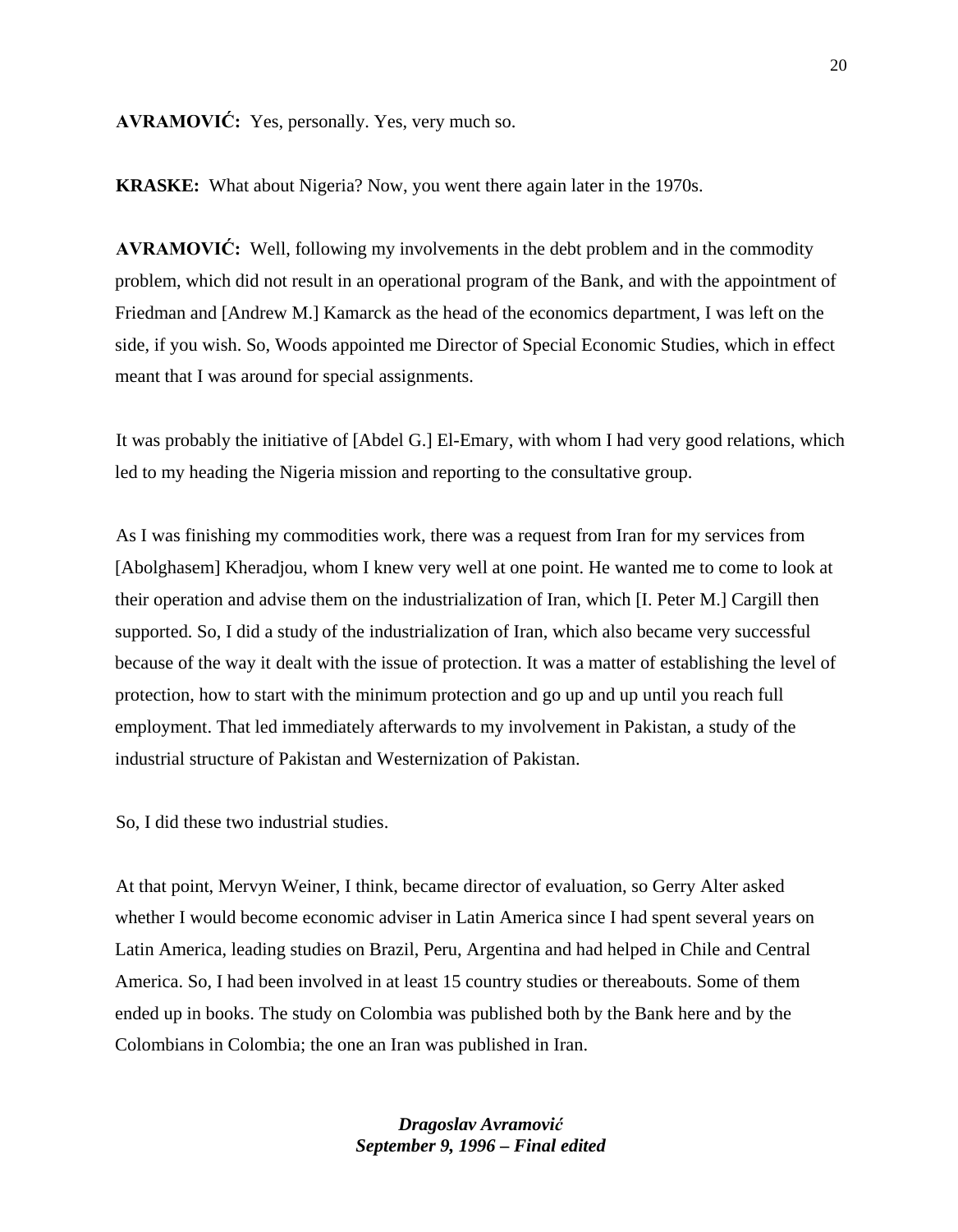I call these Bank studies, country studies, an acquisition of capital. You learned an enormous amount on mission. In contrast, time spent here in Washington I thought was expenditure of capital. The real knowledge was in the countries themselves, so I was very anxious to be involved in that type of work.

**KRASKE:** Now, earlier on you referred to some arguments you had in that period on what was the right approach to development strategy.

**AVRAMOVIĆ:** There are three things I meant to say. I was quite concerned about the terms of commercial borrowing, then I had commodity concerns, and the third issue which I felt quite strongly about was the need for much more rapid industrialization than the Bank doctrine—more than the majority of Bank economists and operations officers--was prepared to entertain. In connection with that, I was in support of high rates of growth. But I had difficulties with the Bank's conditionality, with its intrusive nature, its arrogance, and its effect on country relations.

More broadly, as I had done this ground work in the commodity field and on the country level, I had developed views on policies which were to the left of the Bank. That was the period of the Bank's very heavy neoclassical influence represented by Helen Hughes and I don 't remember who else, as there were several other people then, and I resisted this trend which I thought was unnecessary and an enormous irritant. I continued to work but it was obvious that I had a distinct point of view of both the debt and the commodity problem and also of the country attitude problems

Now, this ended up with my leaving the Bank, although the reason for that was that I was asked to join the [Willy] Brandt Commission.

**KRASKE:** Before we get to this, I find this peculiar because if you look at the Bank and its orientation, if you will, ideological orientation, the Bank was never further left than it was during the McNamara years.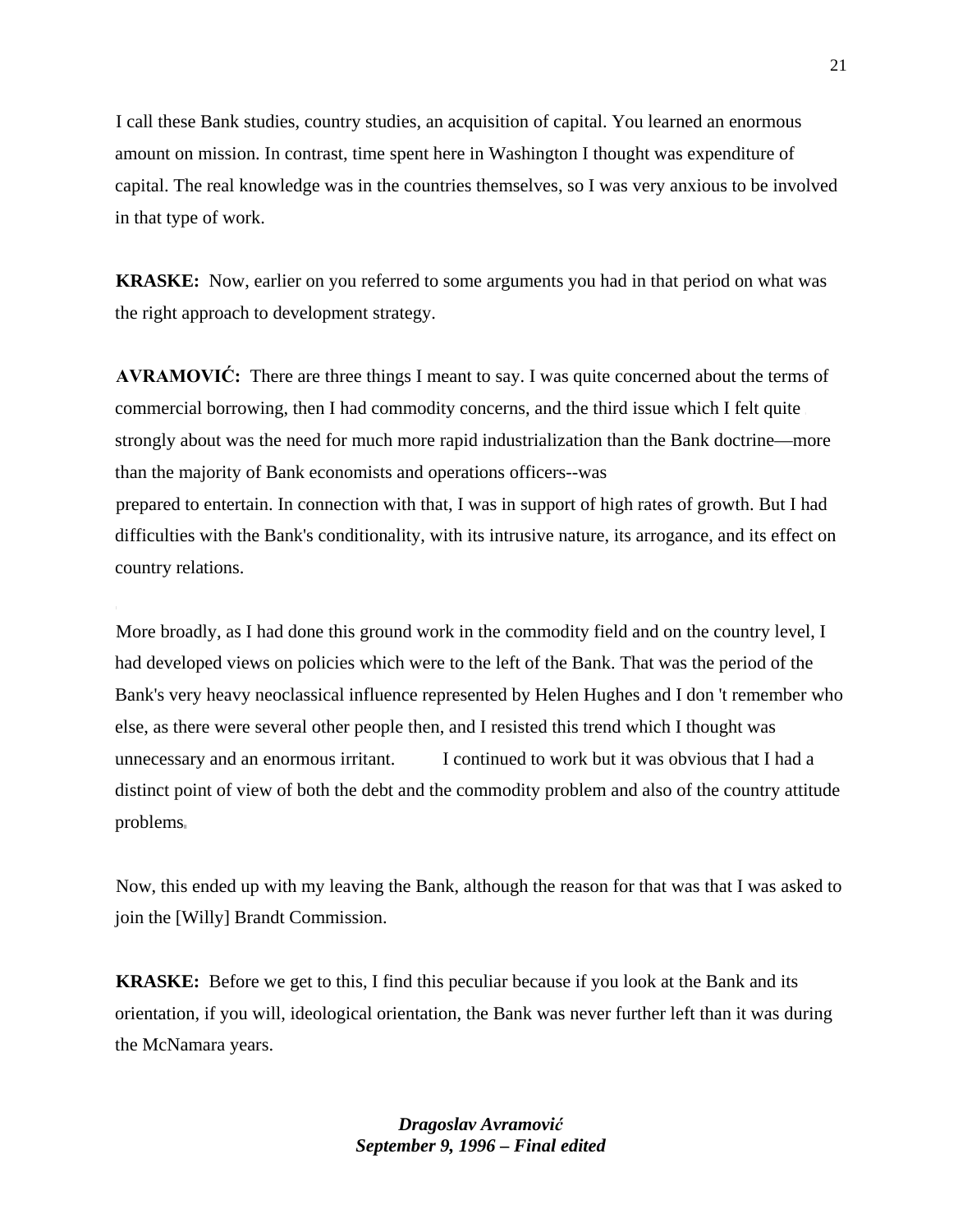**AVRAMOVIĆ:** But it wasn't really. The Bank was expanding, and I don't think you can call it left leaning.

**KRASKE:** Well, McNamara accepted that we would lend to state enterprises; he was not great on conditionality; he believed in the central role of governments

**AVRAMOVIĆ:** He was very much in favor of conditionality and of the Bank running things. He believed in doing things for developing countries not with developing countries. But he didn't really get the Bank to carry out any major reforms.

**KRASKE:** At the same time, he was a firm believer in doing something and, if the countries resisted, he was not willing to stand up and say only on those conditions will we assist He would flexibly adjust

**AVRAMOVIĆ:** He was in favor of doing something. He raised the volume of lending. He didn't have a conception such as meeting the developing countries and their wishes half way. Why did he refuse to get involved in the commodity issue? That was the thing which we had really wanted. That's why UNCTAD was set up. He was the type of person who should have understood it and he would have been able to organize change and maybe manage support for it. He was very heavy on rhetoric, but when it came to doing something real, he was very reluctant to do it.

The other thing which the developing countries wanted, he did make concessions on the state institutions lending. But he was very reluctant get into minerals and petroleum developments These are the crucial issues because it is on these issues where the division of the cake between developed and developing countries rest. So, his socialism was of a very limited and peculiar nature, He never got himself deeply involved into the full understanding of the problems.

**KRASKE:** But he was there with [Julius] Nyerere taking in every word, or with Mrs. [Indira] Gandhi where he was hanging onto her every word.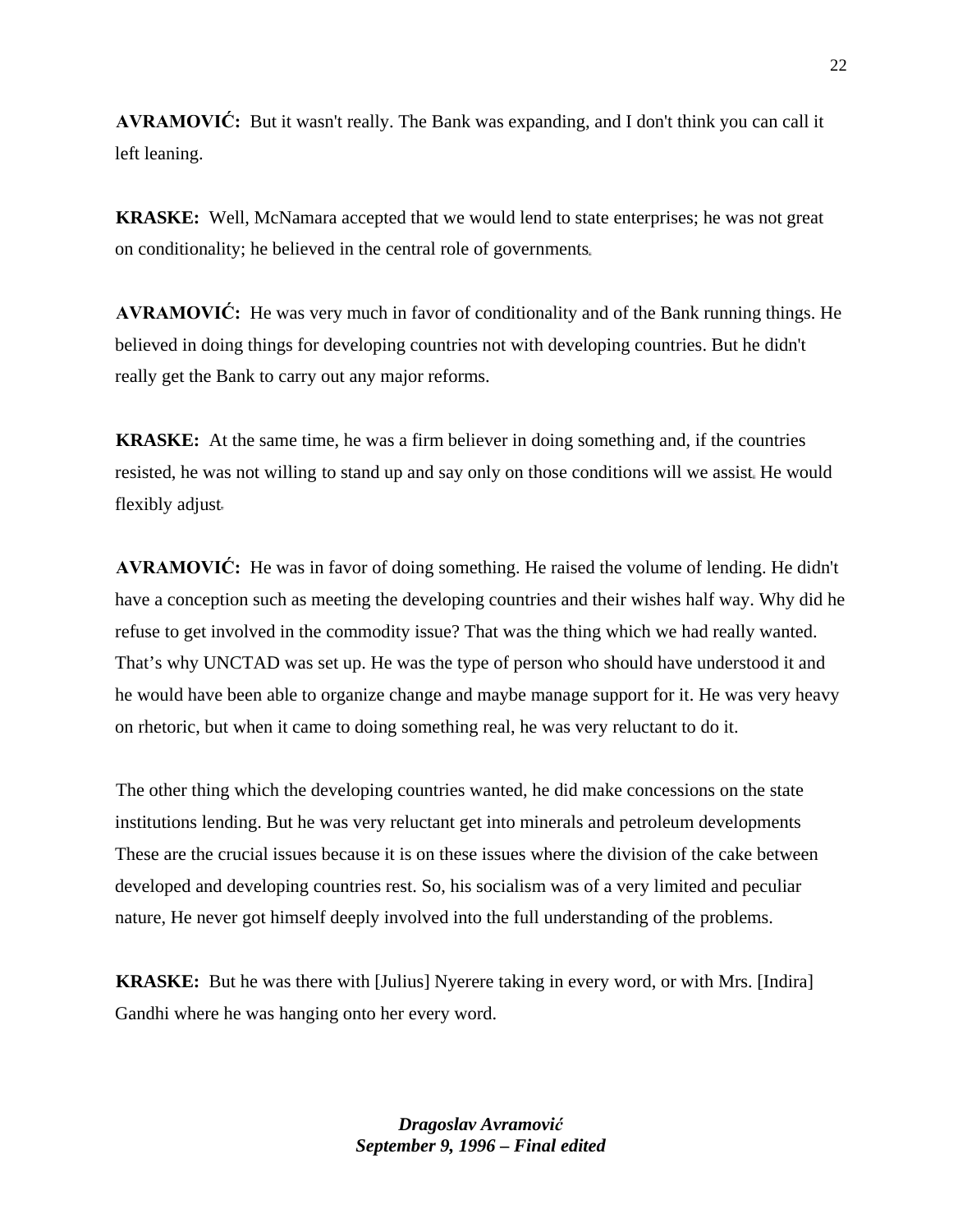**AVRAMOVIĆ:** I don't know that. As I say, looking at it from my perspective on what the priorities were, he struck me as reasonably conservative

**KRASKE:** Now. you said you left in the early '70s on loan to UNCTAD

**AVRAMOVIĆ:** I came back, and I became Director of the Development Economics Department after a year and a half or so. The idea then was that I might go to South Asia to be Economic Adviser to Ernie [Ernest] Stern, but I wasn't enthusiastic about this, so I ended up head of the Development Economics Department.

**KRASKE:** With Hollis Chenery? How did you get on with Hollis?

**AVRAMOVIĆ:** We got along quite well. I thought that he yielded too much to the neoclassical tradition. That neoclassical tradition gained weight peculiarly under him and McNamara. It wasn't there before that. That's where the Bank got the ideological tinge which may not have been felt in its country relations and country operations, but on the world scene it was very pronounced, much more than it ever was before.

And then came, of course, the initiative to set up the Brandt Commission. The developing countries suggested that I become Director of the Secretariat while Goran Olin was the Executive Secretary, and they asked for my release for a couple of years to work with the Commission.

**KRASKE:** This was Willy Brandt himself who said I want Drag AVRAMOVIĆ?

**AVRAMOVIĆ:** He did say that because he was advised by the leadership of several developing countries that I was the type of person whom they would like to see there to direct the staff. By then I had acquired a name and a reputation among the developing countries both because of the debt and the commodity problem. But I had also fairly strained relations with McNamara on the commodity issue, and he didn't like the fact that they had asked for me.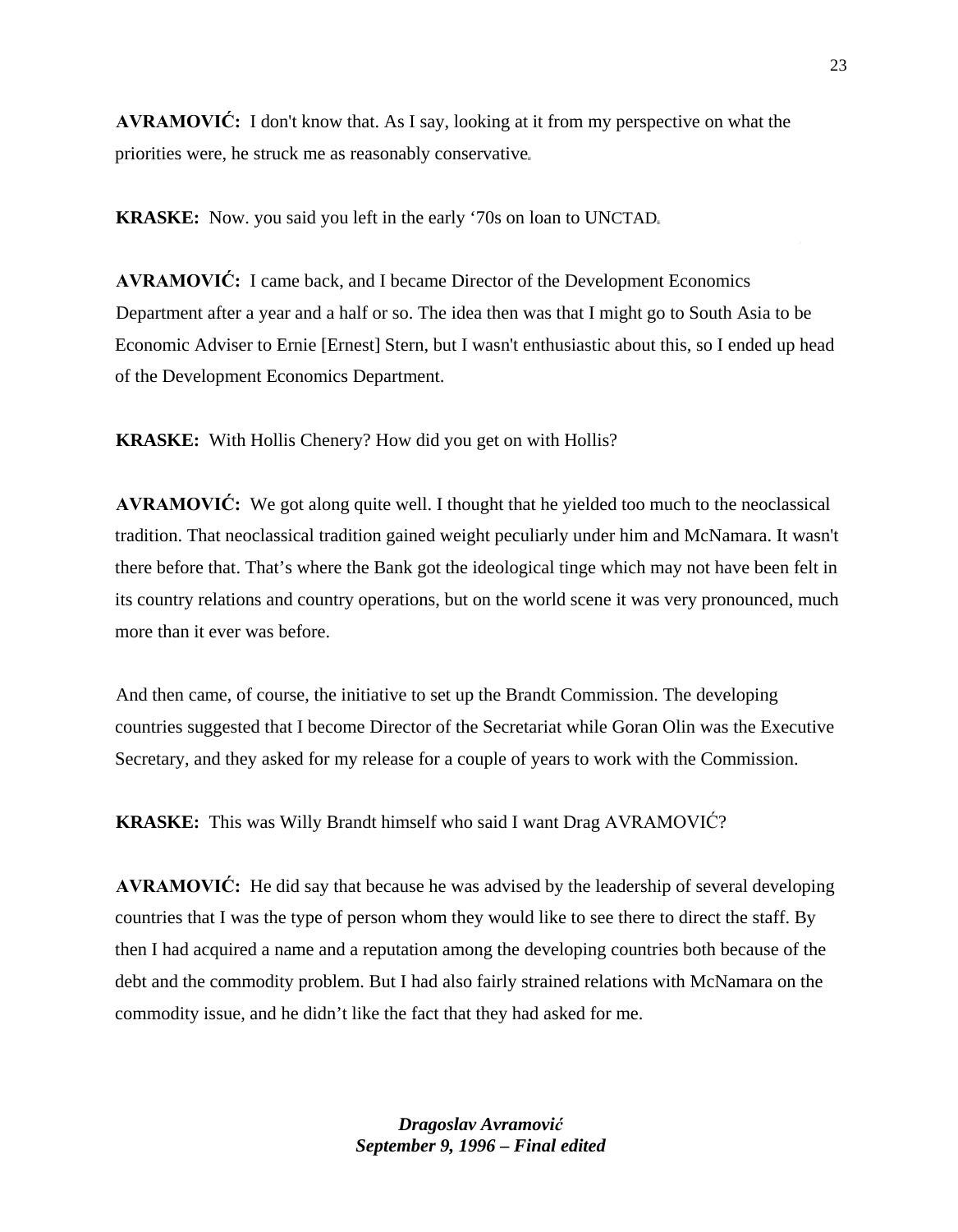**KRASKE:** 1 suppose his relationship with the Brandt Commission was somewhat strained. He had initiated it and had made the initial proposal, but then Willy Brandt picked up the idea and pretty much ran this thing on his own, referring much more to the U.N. than to McNamara. That is the sense that I get from looking at the study itself.

**AVRAMOVIĆ:** Yes, McNamara had probably in mind having control over what was being done. I think he suffered from this. He wished to control everything. The incredible things that he would do. He would get involved in indexation of prices, for example, over the phone. The last thing in the world for a President of the World Bank. Unbelievable! Producing all kinds of charts, country tables and the like. He already had on the Commission two people whom he had directly picked: Kathy [Katherine] Graham from the *Washington Post* and Peter Peterson, who was a very smart and intelligent man. I think it's true that McNamara thought that he would run the whole thing with his iron hand much more than what turned out to be the case

On the Brandt Commission the issue was, when you take the Bank, what was lacking in the financing tools used by the Bank at that time. There were six.

Gap one was at that time program lending. We had not done that, and McNamara was not in favor of it. Then there was debt reorganization lending, commodity lending, lending in support of exports of industrial goods of developing countries, in support of mineral exploitation, and cooperation with developing countries.

These were the six gaps which we identified in the work of the Brandt Commission which fall within the Bank and also the Fund. The fundamental reasons why there was no support for the activity was that the developed countries or their leadership were unwilling to ask for assistance, or that they didn't try hard enough. Everything that happened since the Brandt Commission pushed the Bank into this direction, but without real leadership. It got into minerals because of the oil price increase; otherwise it wouldn't have helped countries to develop their copper resources. McNamara was pushing Peru and Chile to request Bank assistance. I was still in the Bank when the Bank refused to lend to Peru until we forced them to make a deal with Chase Manhattan Bank.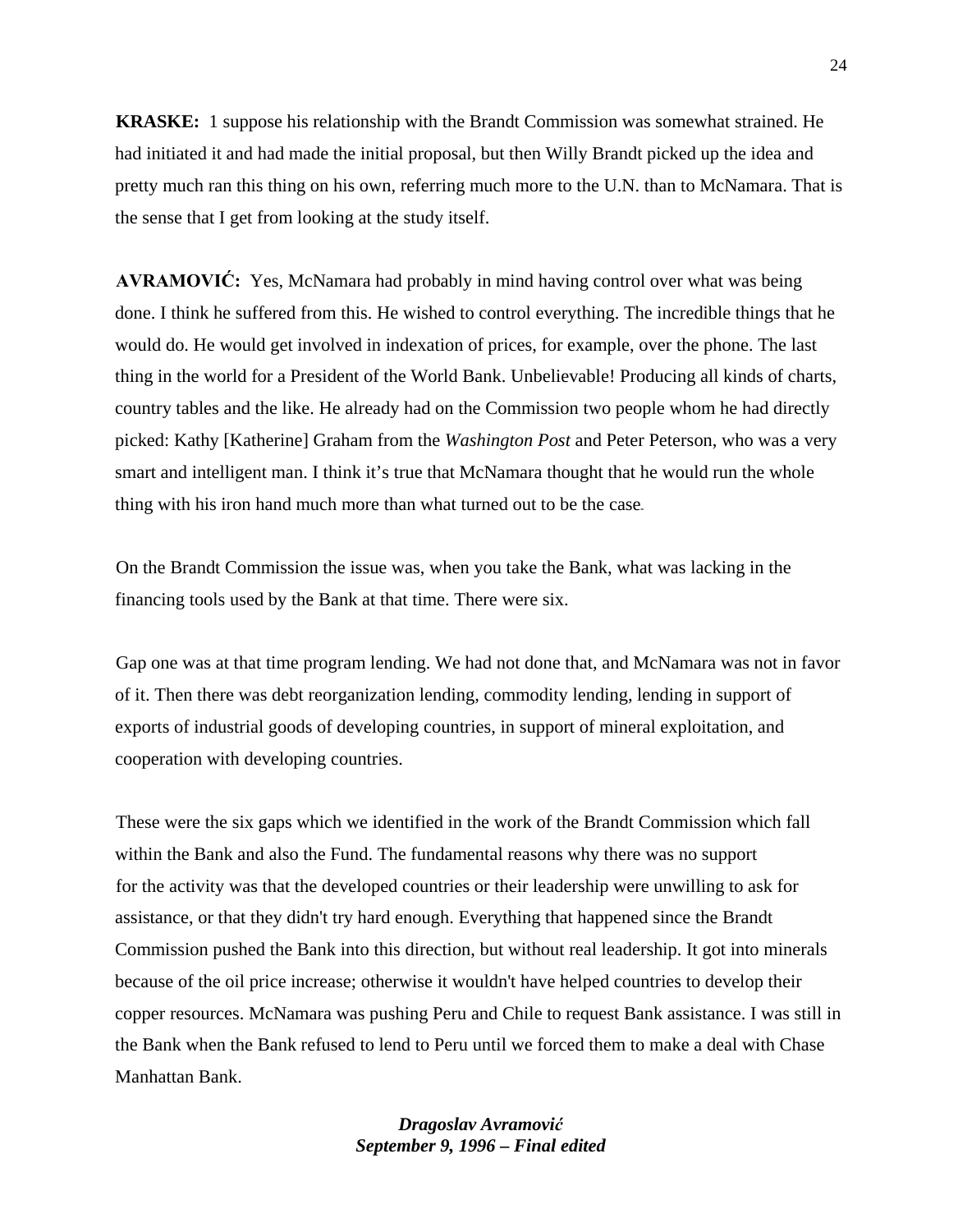So, the Bank didn't support mineral exploitation; it didn't touch the debt problem until the [Nicholas F.] Brady Plan came in. It never got into the support of commodity stabilization. It was pushed into structural adjustment lending, which was really the mechanism for the countries to pay debts and to bail out the banks, in effect, to a very large extent.

So, these were the things which the Bank or McNamara could have done much earlier. He didn't do it. He was operating much more along the already established lines of activity rather than trying to do something which would have really put the Bank at the center of events, not only as a capitalist institution but as a go-between institution between developed and developing countries. I think the Bank never managed to do that. Maybe [James D.] Wolfensohn will do that; I don't know enough about him. He's making very interesting speeches. But at that time the Bank ended up very much in the developed countries' camp by not meeting any of the fundamental demands of the developing countries.

**KRASKE:** You eventually accepted the position as the Secretary of the Brandt Commission and McNamara forced you to resign from the Bank?

**AVRAMOVIĆ:** Yes.

**KRASKE:** Following the Brandt Commission you stayed on in Geneva for some time.

**AVRAMOVIĆ:** Yes, in Geneva. I stayed with the United Nations and worked at UNCTAD, at another private bank, and at the Central Bank in Belgrade

**KRASKE:** Right. Now, talk a little bit about how you look back at the period that you spent at the Bank and what this did to your outlook on what works and what does not work in development.

**AVRAMOVIĆ:** Two things. First, looking back it was an enormous experience at the professional level. The thoroughness of its investigations and the access of the Bank to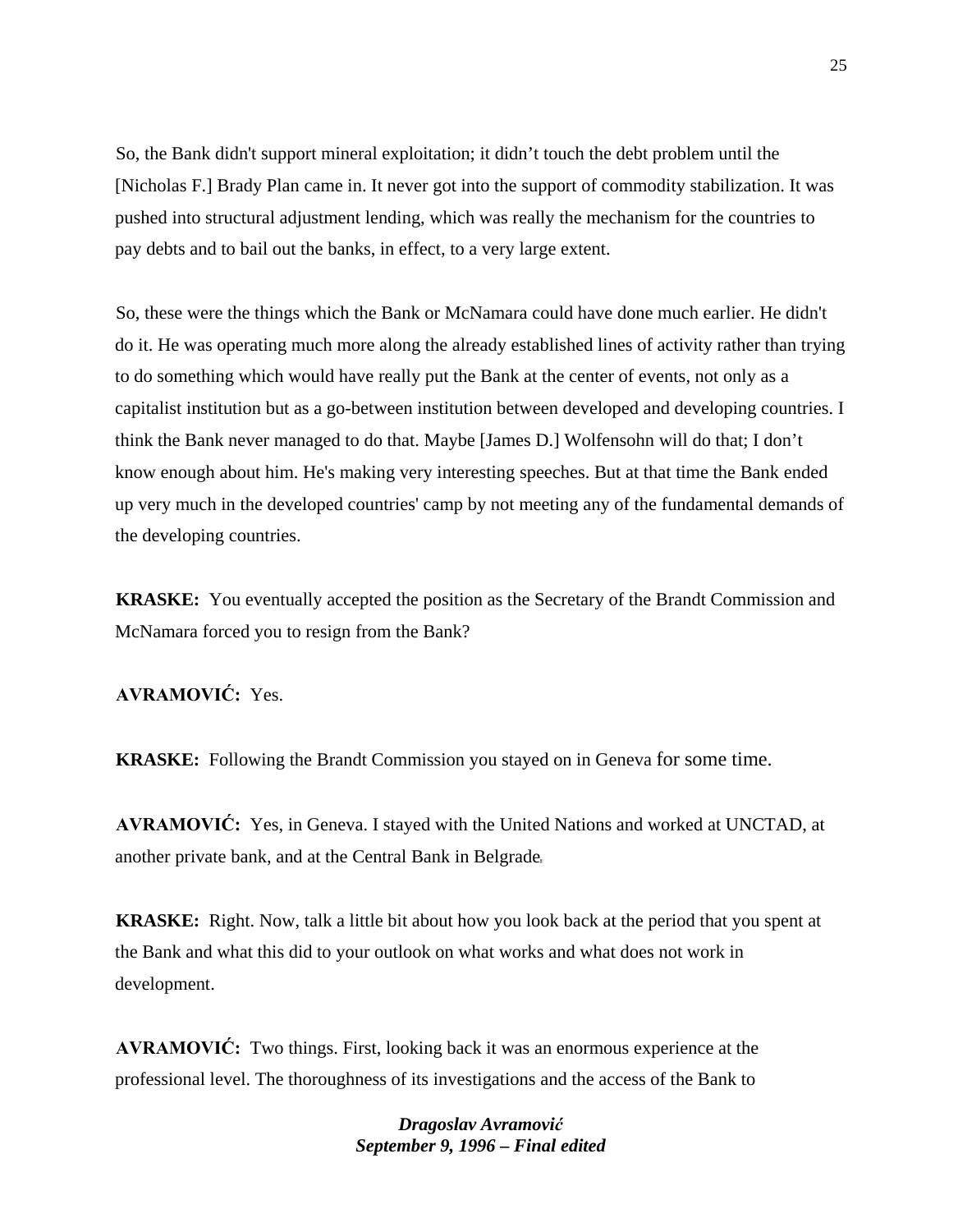information and knowledge was most impressive. It leaves an impact on you which everybody recognizes. Second, more interesting, as Governor of the Central Bank I had had the experience of practicing what I had studied for two years. I am a much more conservative person now than I was.

**KRASKE:** Is that because of the influence of the World Bank or because you've grown older?

**AVRAMOVIĆ:** Grown older. Not only that, but there is more of an understanding of what you might call the Bank-Fund attitudes than I used to have when I was within the institutions. Not that I've forgotten or forgiven anything, no, but I look at the conditionalities with much less stringent eyes.

**KRASKE:** I suppose that has to do to some extent with your most recent experience.

**AVRAMOVIĆ:** Of course, it's inevitable. The immediate reason why I left was because of all the problems over re-establishing the relations with the Bank and the Fund, so I had arrived at the conclusion that without them we can't live. We haven't got a chance of reconstructing the Yugoslav economy without getting involved with the Bank and the Fund and their direct assistance and there is absolutely no way of going around it. So, from a great inside critic of the Bank and the Fund, I've become a protagonist who has had relations with both the Bank and the Fund as much as one can possibly get it. There is no other way.

**KRASKE:** I see there is a *Reuters* clip which has a report from Belgrade where people expect that this fall, perhaps at the Annual Meetings, they hope to complete negotiations for membership

**AVRAMOVIĆ:** This was advocated to have been done nine months ago. We do it awfully late.

**KRASKE:** Now, can you talk a little bit about how you see the Bank as a client? As an outsider who looks to the Bank for assistance, do you see the Bank as a helpful agent?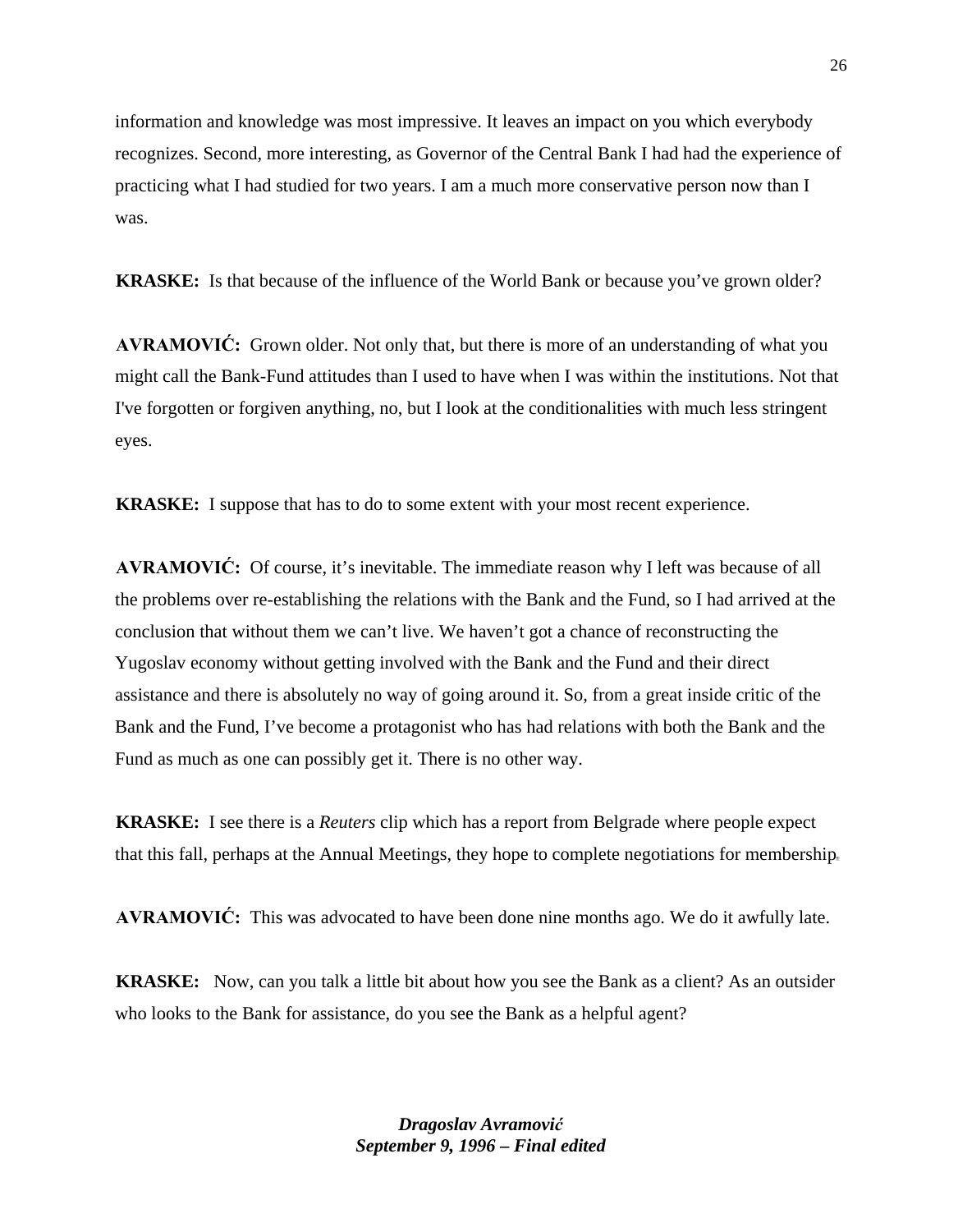**AVRAMOVIĆ:** Oh, absolutely. I thought that the best things which could happen to us would be for the Bank to help us mobilize external resources which we need, and we'd have to meet whatever demands the Bank would have with respect to internal policy, no other choice

**KRASKE:** Well, I can see that, but I mean do you think that the Bank is a sensible organization or is it excessively bureaucratic?

**AVRAMOVIĆ:** Well, I haven't had enough experience with the Bank in the last several years. The brief experience which I did have in March, negotiating the conditions of membership, was most friendly and full of understanding. I was very impressed, so I have no misgivings. I think the Bank has in a variety of circumstances taken care of the external financing requirements of individual countries extremely successfully.

**KRASKE:** Now, finally, would you say that you have become a more conservative person as a result of your work in the Bank?

**AVRAMOVIĆ:** As a result of my work in Yugoslavia and more so as a result of the work in the Bank.

**KRASKE:** Yeah, but can you say when you look back at the ideas that you had about development, what you thought was critical to development, to successful economic development, the priorities in economic development, has that shifted in the course of time?

**AVRAMOVIĆ:** I don't think I can say much about this. Not really. I can't say much about the latest Bank trends and its thinking. As I look at it, if tomorrow I was to manage the economy of Yugoslavia again, what I would do is to rely enormously on the Bank to help me mobilize resources. And with respect to the philosophy of development, my philosophy is not very closed; we must move towards privatization.

**KRASKE:** Yes, you do agree that greater emphasis on the private sector is ultimately inevitable.